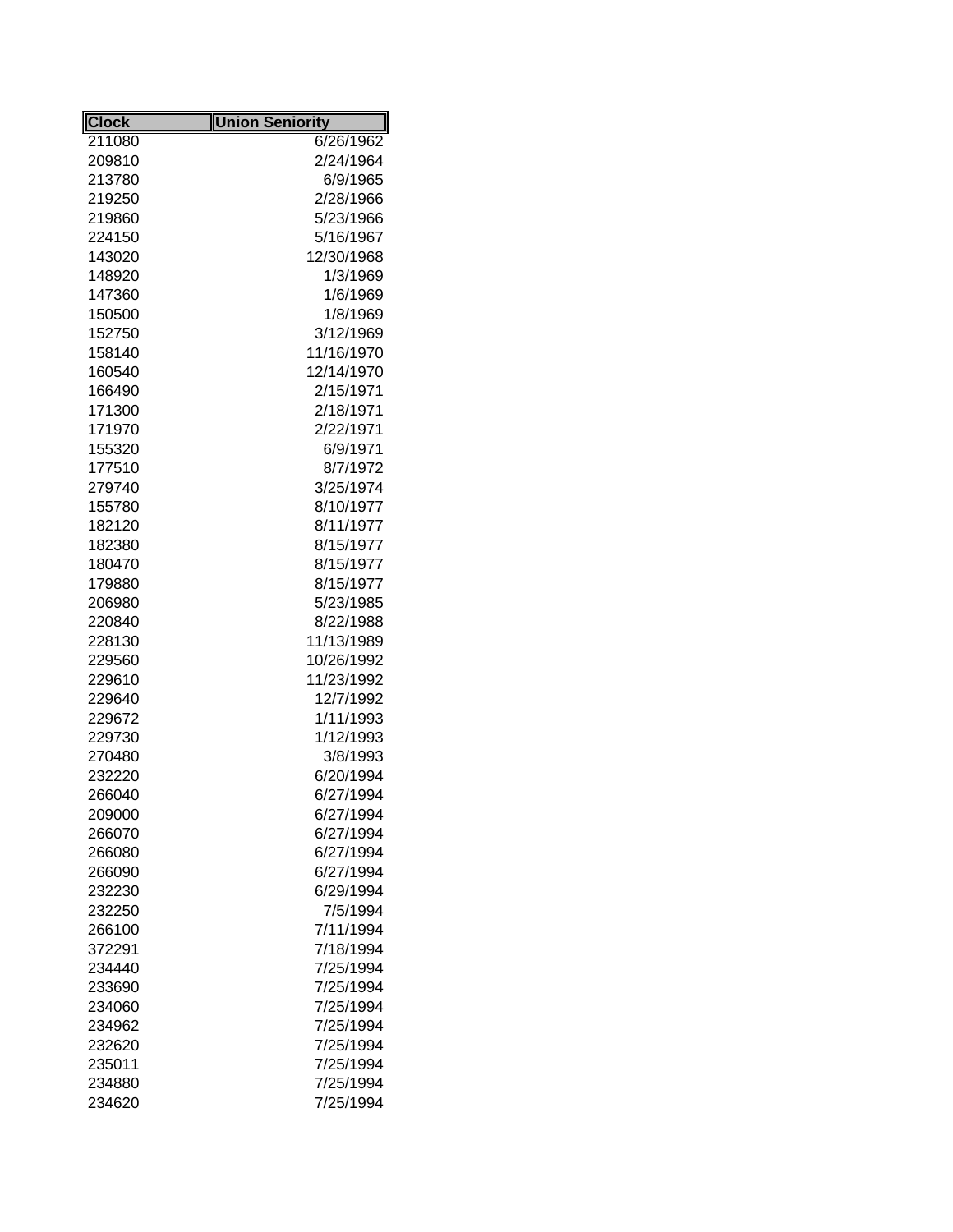| 232590 | 7/25/1994 |
|--------|-----------|
| 233440 | 7/25/1994 |
|        |           |
| 235540 | 7/25/1994 |
| 233580 | 7/25/1994 |
| 232800 | 7/25/1994 |
| 232420 | 7/25/1994 |
| 232900 | 7/25/1994 |
| 232920 | 7/25/1994 |
| 232710 | 7/25/1994 |
| 234910 | 7/25/1994 |
| 190290 | 7/25/1994 |
| 232340 | 7/25/1994 |
| 233770 | 7/25/1994 |
| 232870 | 7/25/1994 |
| 233940 | 7/25/1994 |
| 235610 | 7/25/1994 |
| 232951 | 7/25/1994 |
|        |           |
| 233520 | 7/25/1994 |
| 235170 | 7/25/1994 |
| 233390 | 7/25/1994 |
| 235030 | 7/25/1994 |
| 233470 | 7/25/1994 |
| 235240 | 7/25/1994 |
| 234980 | 7/25/1994 |
| 232300 | 7/25/1994 |
| 234121 | 7/25/1994 |
| 235810 | 7/25/1994 |
| 235910 | 7/25/1994 |
| 234290 | 7/25/1994 |
| 232630 | 7/25/1994 |
| 234000 | 7/25/1994 |
| 234610 | 7/25/1994 |
| 232400 | 7/25/1994 |
| 233370 | 7/25/1994 |
|        |           |
| 233741 | 7/25/1994 |
| 233540 | 7/25/1994 |
| 233530 | 7/25/1994 |
| 233790 | 7/25/1994 |
| 232581 | 7/25/1994 |
| 235100 | 7/25/1994 |
| 233290 | 7/25/1994 |
| 233190 | 7/25/1994 |
| 235782 | 7/25/1994 |
| 233111 | 7/25/1994 |
| 232530 | 7/25/1994 |
| 235120 | 7/25/1994 |
| 233850 | 7/25/1994 |
| 234560 | 7/25/1994 |
| 233420 | 7/25/1994 |
| 232450 | 7/25/1994 |
| 235731 | 7/25/1994 |
| 234740 | 7/25/1994 |
|        |           |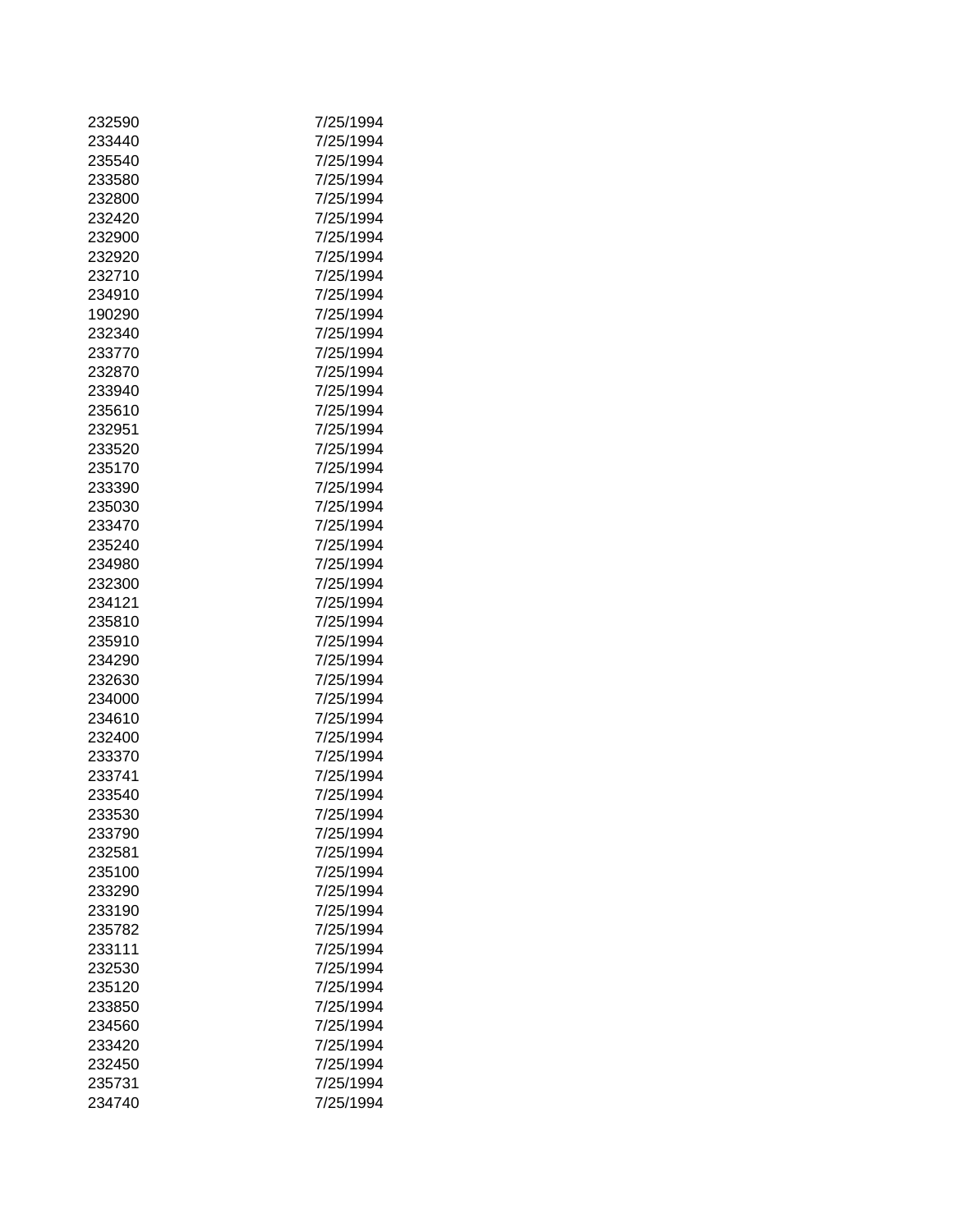| 235961           | 7/25/1994              |
|------------------|------------------------|
| 235190           | 7/25/1994              |
| 232650           | 7/25/1994              |
| 234301           | 7/25/1994              |
| 235150           | 7/25/1994              |
| 234410           | 7/25/1994              |
| 232520           | 7/25/1994              |
|                  |                        |
| 233600           | 7/25/1994              |
| 233071           | 7/25/1994              |
| 233571           | 7/25/1994              |
| 235940           | 7/25/1994              |
| 233800           | 7/25/1994              |
| 234820           | 7/25/1994              |
| 235860           | 7/25/1994              |
| 234520           | 7/25/1994              |
| 234190           | 7/25/1994              |
| 233810           | 7/25/1994              |
| 182100           | 7/25/1994              |
| 235880           | 7/25/1994              |
| 234480           | 7/25/1994              |
| 145400           | 7/25/1994              |
| 235270           | 7/25/1994              |
| 232330           | 7/25/1994              |
| 232732           | 7/25/1994              |
| 233682           | 7/25/1994              |
| 233010           | 7/25/1994              |
| 234400           | 7/25/1994              |
| 233780           | 7/25/1994              |
| 234501           | 7/25/1994              |
| 193230           | 7/25/1994              |
| 235970           | 7/25/1994              |
| 233670           | 7/25/1994              |
| 232440           | 7/25/1994              |
| 236000           | 7/25/1994              |
| 232500           | 7/25/1994              |
| 233031           | 7/25/1994              |
|                  |                        |
| 235660<br>233640 | 7/25/1994<br>7/25/1994 |
|                  |                        |
| 235750           | 7/25/1994              |
| 233910           | 7/25/1994              |
| 233750           | 7/25/1994              |
| 190370           | 7/25/1994              |
| 235020           | 7/25/1994              |
| 235202           | 7/25/1994              |
| 235700           | 7/25/1994              |
| 235410           | 7/25/1994              |
| 235040           | 7/25/1994              |
| 234100           | 7/25/1994              |
| 233500           | 7/25/1994              |
| 233720           | 7/25/1994              |
| 233491           | 7/25/1994              |
| 232350           | 7/25/1994              |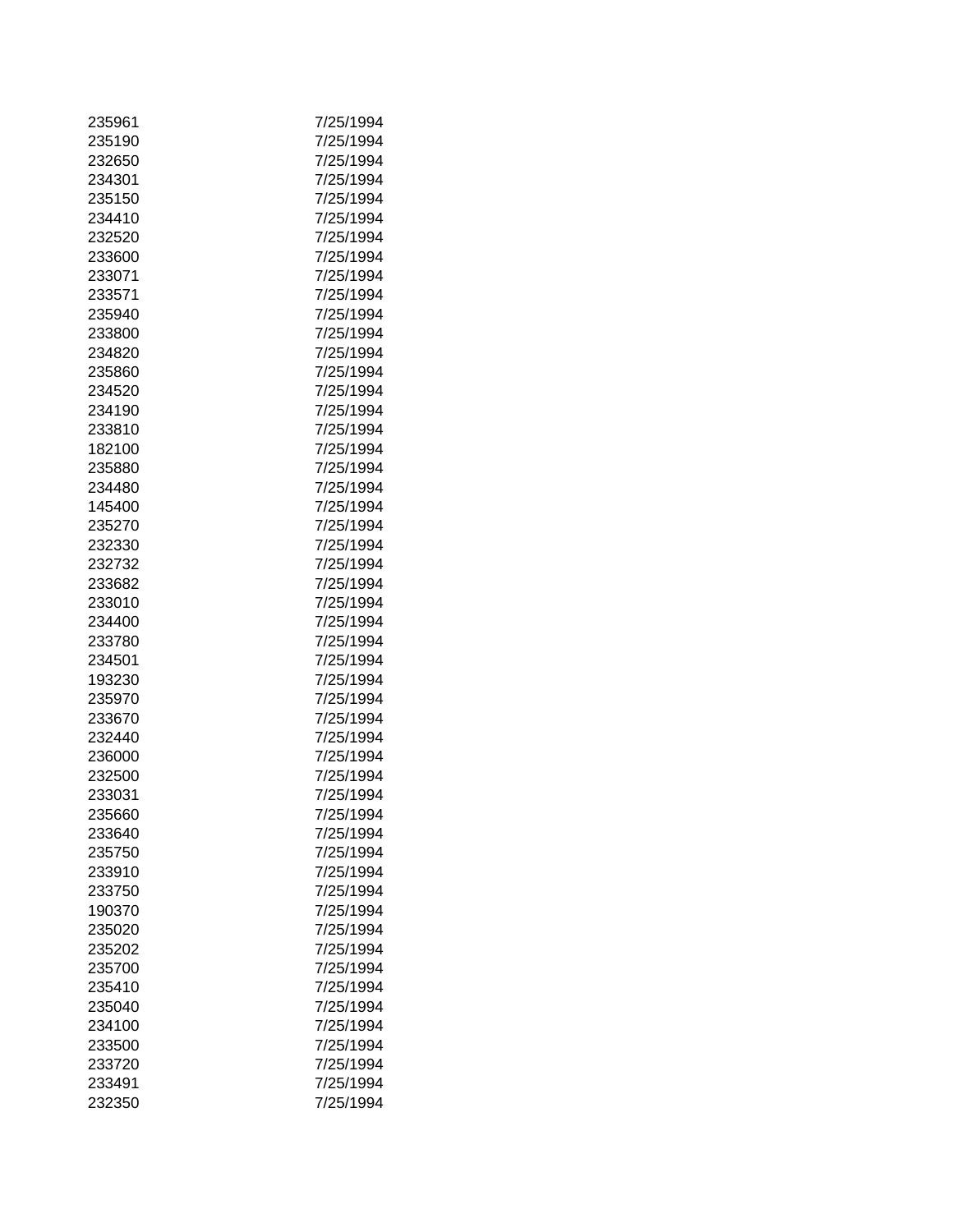| 233200 | 7/25/1994 |
|--------|-----------|
| 233970 | 7/25/1994 |
| 234720 | 7/25/1994 |
| 232670 | 7/25/1994 |
| 232780 | 7/25/1994 |
| 235720 | 7/25/1994 |
| 233450 | 7/25/1994 |
| 232490 | 7/25/1994 |
| 235500 | 7/25/1994 |
| 233550 | 7/25/1994 |
| 233590 | 7/25/1994 |
| 234860 | 7/25/1994 |
| 234630 | 7/25/1994 |
| 233410 | 7/25/1994 |
| 234220 | 7/25/1994 |
| 235620 | 7/25/1994 |
| 235600 | 7/25/1994 |
|        | 7/25/1994 |
| 233460 |           |
| 233630 | 7/25/1994 |
| 233990 | 7/25/1994 |
| 233960 | 7/25/1994 |
| 234040 | 7/25/1994 |
| 233311 | 7/25/1994 |
| 234021 | 7/25/1994 |
| 235480 | 7/25/1994 |
| 235211 | 7/25/1994 |
| 232760 | 7/25/1994 |
| 233433 | 7/25/1994 |
| 234830 | 7/25/1994 |
| 234340 | 7/25/1994 |
| 234390 | 7/25/1994 |
| 234160 | 8/22/1994 |
| 236300 | 9/6/1994  |
| 236230 | 9/6/1994  |
| 236420 | 9/6/1994  |
| 236260 | 9/12/1994 |
| 236290 | 9/12/1994 |
| 236320 | 9/12/1994 |
| 236180 | 9/12/1994 |
| 236280 | 9/12/1994 |
| 236340 | 9/15/1994 |
| 236400 | 9/19/1994 |
| 235290 | 9/19/1994 |
| 236620 | 9/26/1994 |
| 236930 | 9/29/1994 |
| 236720 | 10/3/1994 |
| 236850 | 10/3/1994 |
| 236661 | 10/3/1994 |
|        | 10/3/1994 |
| 236590 |           |
| 236710 | 10/3/1994 |
| 236810 | 10/3/1994 |
| 236890 | 10/3/1994 |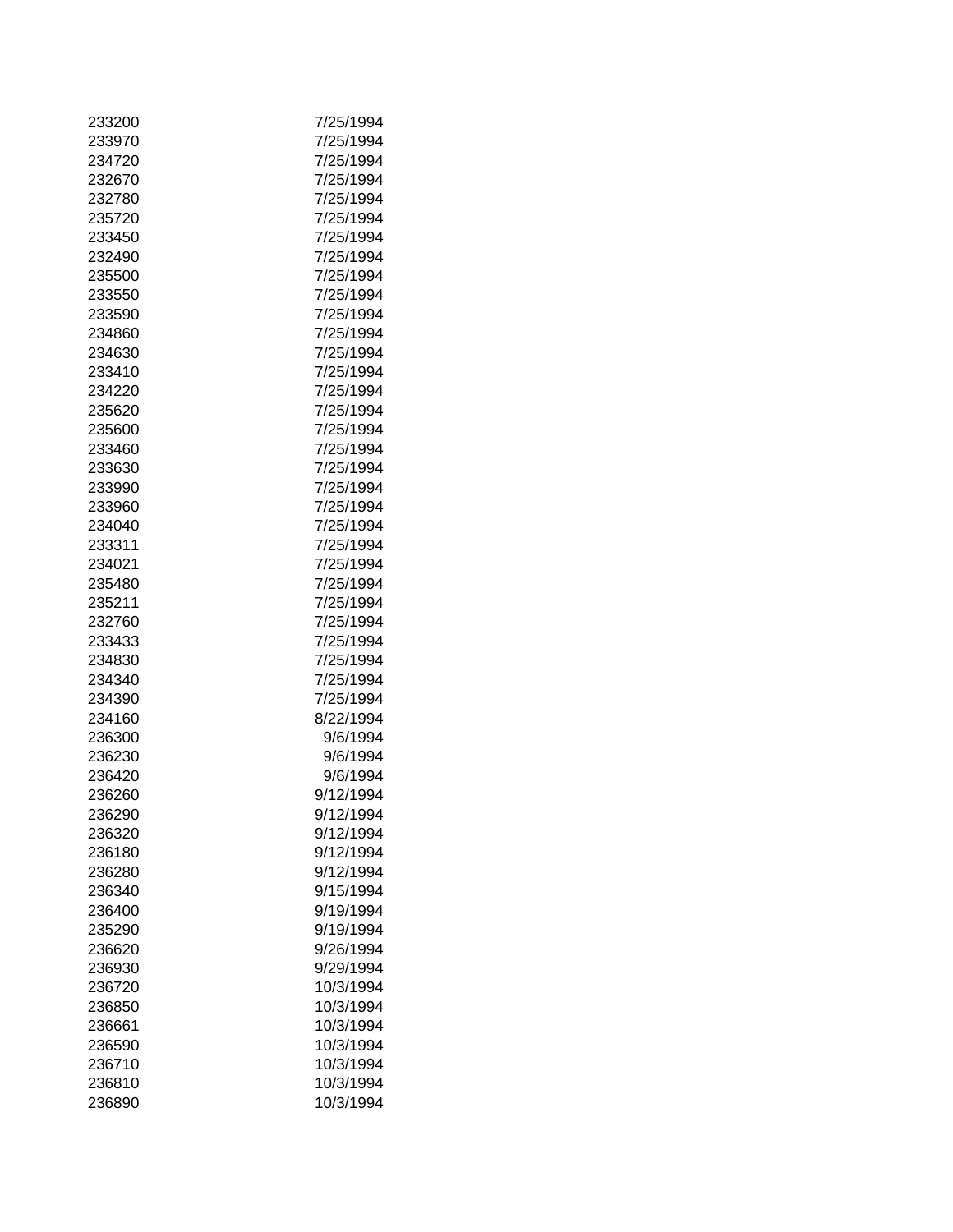| 236670 | 10/3/1994  |
|--------|------------|
| 236790 | 10/10/1994 |
| 237270 | 1/3/1995   |
| 237561 | 1/9/1995   |
| 237520 | 1/9/1995   |
| 237450 | 1/9/1995   |
| 237460 | 1/9/1995   |
| 237490 | 1/9/1995   |
| 237550 | 1/9/1995   |
| 238030 | 1/9/1995   |
| 237500 | 1/9/1995   |
| 237540 | 1/9/1995   |
| 237352 | 1/9/1995   |
| 237660 | 1/23/1995  |
| 237920 | 1/23/1995  |
| 237730 | 1/23/1995  |
| 237900 | 1/23/1995  |
|        |            |
| 237800 | 1/23/1995  |
| 237711 | 1/23/1995  |
| 237810 | 1/23/1995  |
| 238021 | 1/23/1995  |
| 238540 | 1/30/1995  |
| 238180 | 2/6/1995   |
| 238890 | 2/6/1995   |
| 238600 | 2/6/1995   |
| 238320 | 2/6/1995   |
| 238432 | 2/6/1995   |
| 238340 | 2/6/1995   |
| 238481 | 2/6/1995   |
| 238360 | 2/6/1995   |
| 239080 | 2/6/1995   |
| 239140 | 2/6/1995   |
| 237850 | 2/6/1995   |
| 239110 | 2/6/1995   |
| 238530 | 2/6/1995   |
| 238790 | 2/6/1995   |
| 237840 | 2/6/1995   |
| 237650 | 2/6/1995   |
| 238720 | 2/6/1995   |
| 238561 | 2/6/1995   |
| 238060 | 2/6/1995   |
| 237940 | 2/6/1995   |
| 238751 | 2/6/1995   |
| 238511 | 2/6/1995   |
| 237950 | 2/6/1995   |
| 238200 | 2/6/1995   |
| 237960 | 2/6/1995   |
| 238090 | 2/6/1995   |
| 238240 | 2/6/1995   |
| 238210 | 2/6/1995   |
|        |            |
| 238950 | 2/6/1995   |
| 238490 | 2/6/1995   |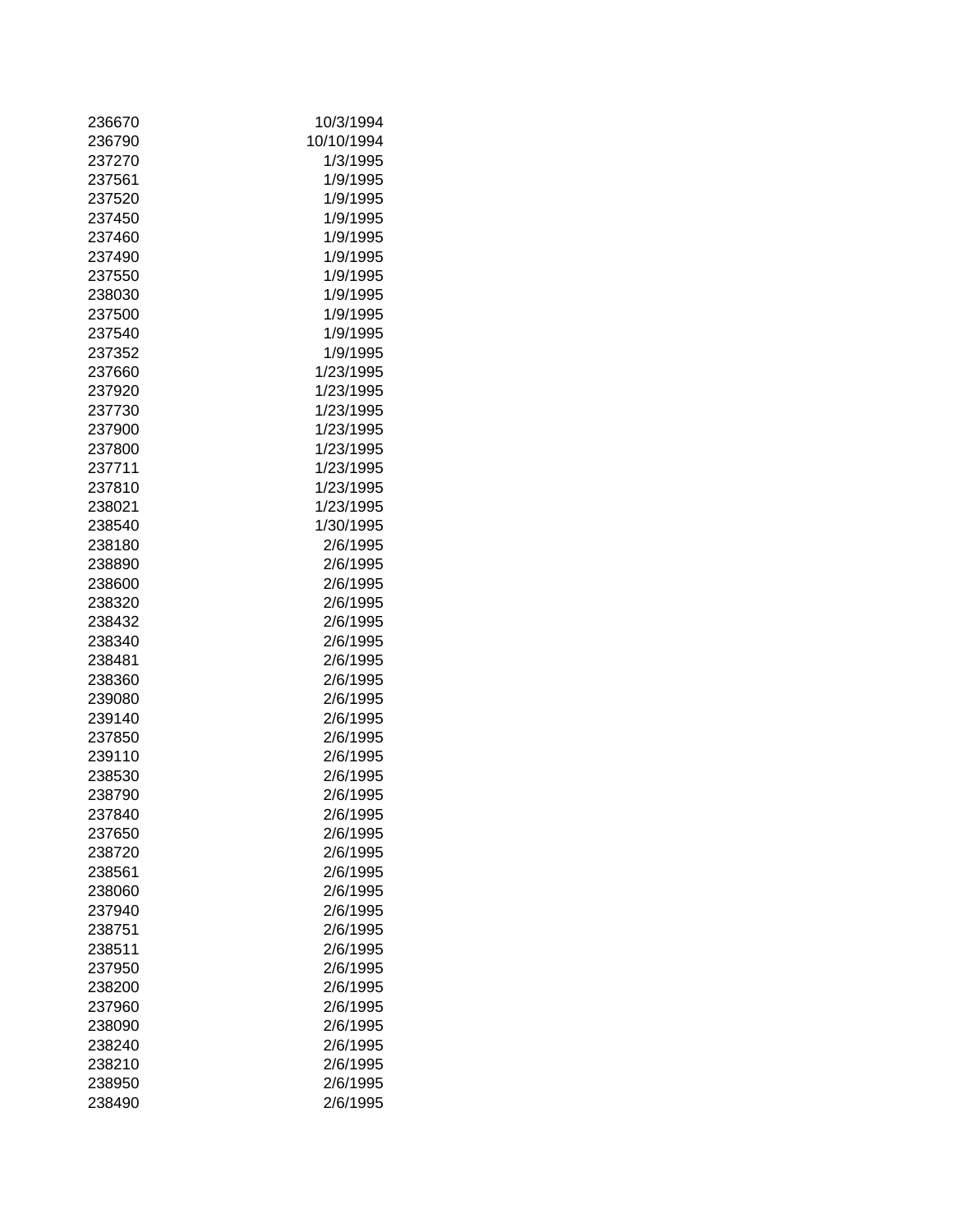| 238661 | 2/6/1995   |
|--------|------------|
| 238162 | 2/6/1995   |
| 238440 | 2/13/1995  |
| 239450 | 3/20/1995  |
| 239610 | 4/17/1995  |
| 239650 | 5/1/1995   |
| 240020 | 5/1/1995   |
| 239900 | 5/1/1995   |
| 239700 | 5/1/1995   |
| 239740 | 5/1/1995   |
| 239770 | 5/1/1995   |
| 239810 | 5/1/1995   |
| 239990 | 5/1/1995   |
| 239830 | 5/1/1995   |
| 240050 | 5/1/1995   |
| 240310 | 6/8/1995   |
| 266130 | 6/12/1995  |
|        |            |
| 240431 | 6/19/1995  |
| 240510 | 6/19/1995  |
| 240570 | 6/21/1995  |
| 240590 | 6/22/1995  |
| 240490 | 6/22/1995  |
| 240830 | 8/7/1995   |
| 241050 | 10/23/1995 |
| 241680 | 9/24/1996  |
| 241960 | 4/14/1997  |
| 241951 | 4/14/1997  |
| 242830 | 6/2/1997   |
| 242702 | 6/2/1997   |
| 242760 | 6/2/1997   |
| 243010 | 6/2/1997   |
| 242942 | 6/2/1997   |
| 242780 | 6/2/1997   |
| 242520 | 6/2/1997   |
| 242900 | 6/2/1997   |
| 242580 | 6/2/1997   |
| 243400 | 6/2/1997   |
| 243222 | 6/2/1997   |
| 243300 | 6/2/1997   |
| 243162 | 6/2/1997   |
| 242642 | 6/2/1997   |
| 243060 | 6/2/1997   |
| 243550 | 6/2/1997   |
| 243142 | 6/2/1997   |
| 243513 | 6/2/1997   |
| 243240 | 6/2/1997   |
|        |            |
| 243230 | 6/2/1997   |
| 245902 | 6/2/1997   |
| 242860 | 6/2/1997   |
| 242772 | 6/2/1997   |
| 243530 | 6/2/1997   |
| 243450 | 6/2/1997   |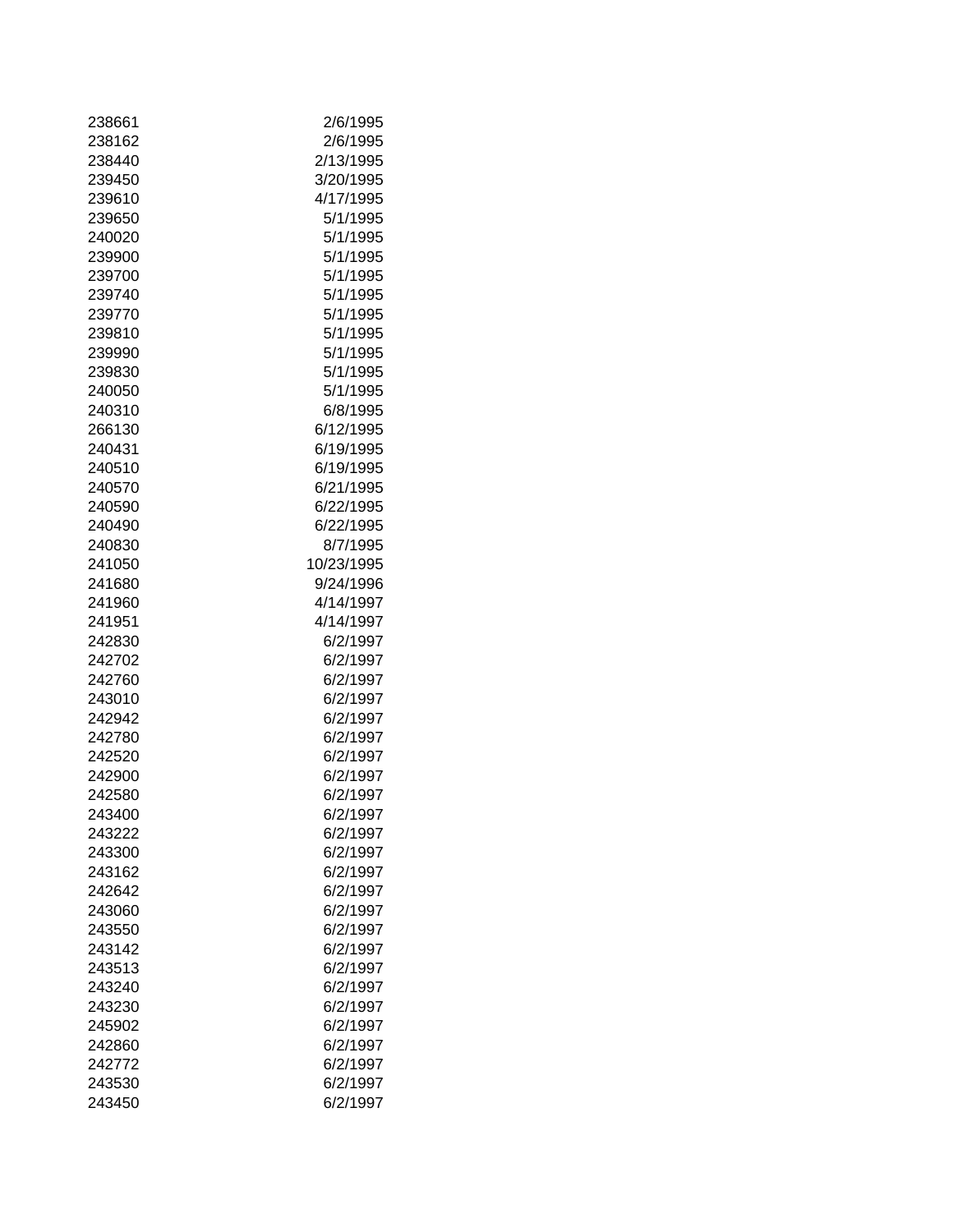| 242690 | 6/2/1997   |
|--------|------------|
| 243580 | 6/2/1997   |
| 242290 | 6/2/1997   |
| 243392 | 6/2/1997   |
| 245611 | 6/9/1997   |
| 245511 | 6/9/1997   |
| 243721 | 6/9/1997   |
| 244151 | 6/9/1997   |
| 245151 | 6/9/1997   |
| 245261 | 6/9/1997   |
| 243731 | 6/9/1997   |
| 243712 | 6/9/1997   |
| 245471 | 6/9/1997   |
|        |            |
| 245501 | 6/9/1997   |
| 243182 | 6/9/1997   |
| 246161 | 6/23/1997  |
| 246031 | 6/23/1997  |
| 246401 | 7/14/1997  |
| 246620 | 7/21/1997  |
| 246992 | 7/21/1997  |
| 247501 | 7/21/1997  |
| 247211 | 7/21/1997  |
| 247351 | 7/21/1997  |
| 247281 | 7/21/1997  |
| 247611 | 7/23/1997  |
| 251072 | 8/12/1997  |
| 251060 | 8/18/1997  |
| 248141 | 9/2/1997   |
| 248021 | 9/2/1997   |
| 249691 | 9/2/1997   |
| 251721 | 10/13/1997 |
| 374320 | 10/13/1997 |
| 252430 | 3/2/1998   |
| 279120 | 5/4/1998   |
| 279130 | 5/18/1998  |
| 252940 | 6/15/1998  |
| 253651 | 7/22/1998  |
| 279140 | 8/10/1998  |
| 279150 | 5/17/1999  |
| 279170 | 10/4/1999  |
| 279160 | 10/4/1999  |
| 260161 | 11/8/1999  |
| 279220 | 1/4/2000   |
| 279180 | 1/4/2000   |
| 279190 | 1/4/2000   |
| 279200 | 1/4/2000   |
| 279230 | 1/4/2000   |
| 279210 | 5/30/2000  |
| 281120 | 9/24/2001  |
| 279240 | 9/24/2001  |
| 279250 | 6/3/2002   |
| 279270 | 10/10/2003 |
|        |            |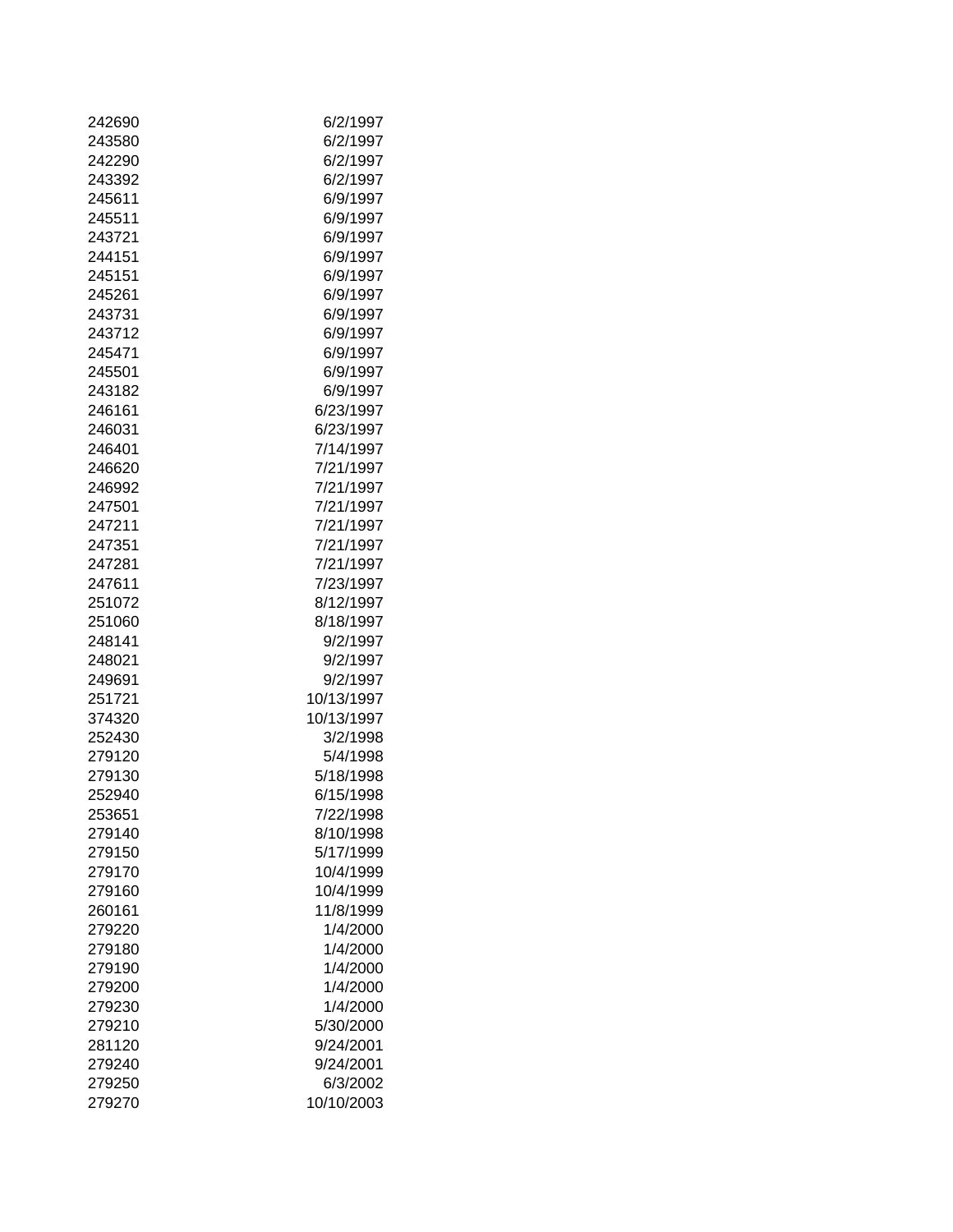| 279260 | 10/10/2003 |
|--------|------------|
| 244630 | 3/19/2004  |
| 279280 | 5/18/2005  |
| 250300 | 12/27/2005 |
| 279290 | 12/27/2005 |
| 279380 | 12/27/2005 |
| 279300 | 1/11/2006  |
| 279310 | 6/20/2006  |
| 279320 | 11/6/2006  |
| 279330 | 6/22/2009  |
| 266370 | 2/15/2012  |
| 266310 | 2/15/2012  |
| 266340 | 2/15/2012  |
| 266380 | 2/16/2012  |
| 266400 | 2/16/2012  |
| 266390 | 2/16/2012  |
|        |            |
| 250210 | 2/16/2012  |
| 266480 | 2/17/2012  |
| 266560 | 2/20/2012  |
| 266510 | 2/20/2012  |
| 266500 | 2/20/2012  |
| 266710 | 3/26/2012  |
| 266720 | 3/26/2012  |
| 266630 | 3/26/2012  |
| 266700 | 3/26/2012  |
| 266680 | 3/26/2012  |
| 266670 | 3/26/2012  |
| 266660 | 3/26/2012  |
| 267260 | 4/30/2012  |
| 236640 | 5/22/2012  |
| 266850 | 6/11/2012  |
| 266870 | 6/11/2012  |
| 266890 | 6/11/2012  |
| 247060 | 6/11/2012  |
| 266840 | 6/11/2012  |
| 266820 | 6/11/2012  |
| 266860 | 6/11/2012  |
| 266950 | 6/18/2012  |
| 266920 | 6/18/2012  |
| 266980 | 6/18/2012  |
| 266930 | 6/18/2012  |
| 266990 | 6/18/2012  |
| 267000 | 6/18/2012  |
| 266970 | 6/18/2012  |
| 266910 | 6/18/2012  |
| 266960 | 6/18/2012  |
| 267010 | 6/18/2012  |
| 266940 | 6/18/2012  |
| 267030 | 6/25/2012  |
| 267060 | 6/25/2012  |
| 267130 | 6/25/2012  |
| 267050 | 6/25/2012  |
|        |            |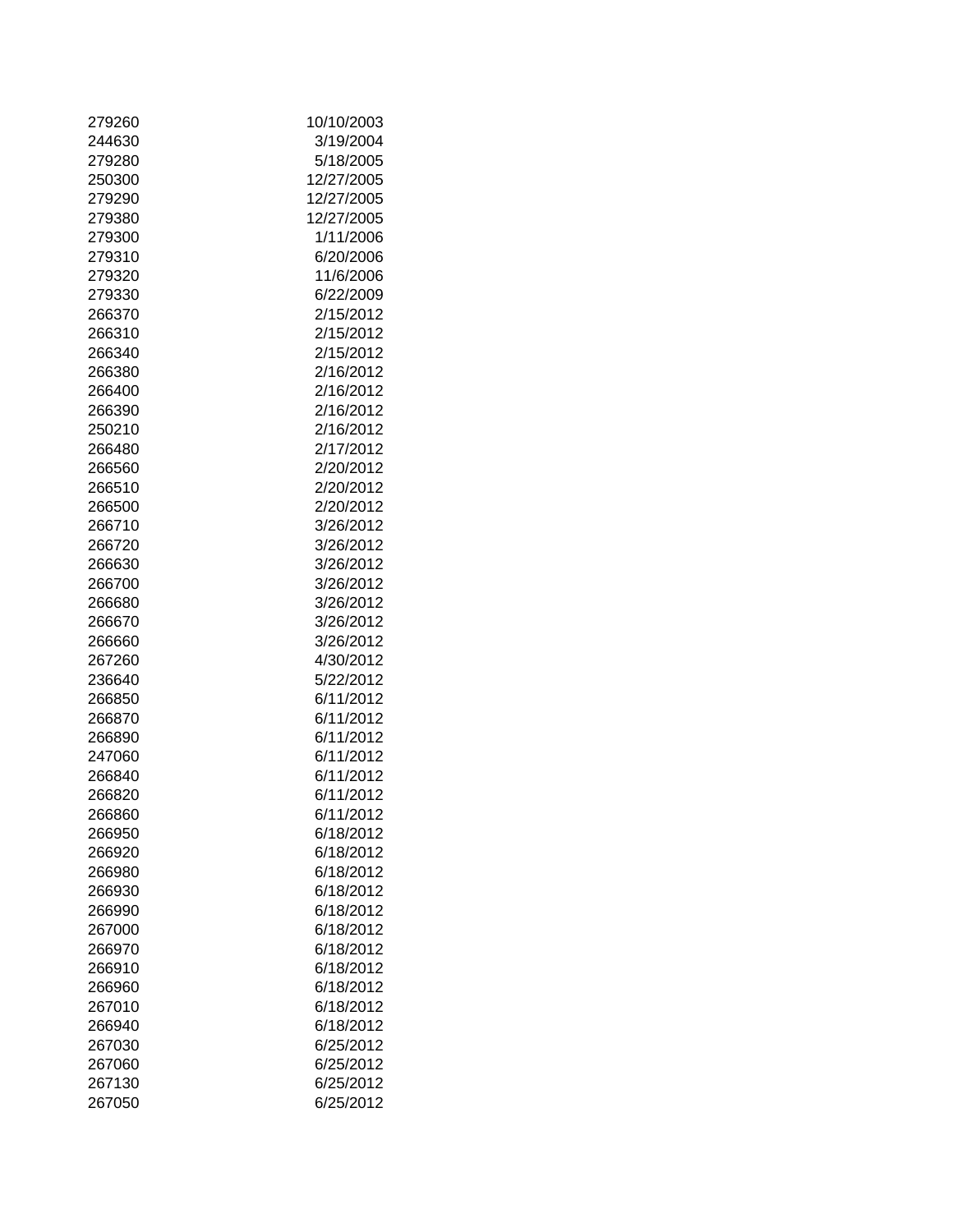| 267110 | 6/25/2012 |
|--------|-----------|
| 267090 | 6/25/2012 |
| 267100 | 6/25/2012 |
| 267210 | 7/30/2012 |
| 267170 | 7/30/2012 |
| 267230 | 7/30/2012 |
| 267220 | 7/30/2012 |
| 267160 | 7/30/2012 |
| 267200 | 7/30/2012 |
| 267190 | 7/30/2012 |
| 267240 | 7/30/2012 |
| 267290 | 8/6/2012  |
| 267280 | 8/6/2012  |
| 267480 | 12/3/2012 |
|        |           |
| 259360 | 12/3/2012 |
| 267420 | 12/3/2012 |
| 267540 | 12/3/2012 |
| 244500 | 12/3/2012 |
| 267520 | 12/3/2012 |
| 267610 | 12/3/2012 |
| 267580 | 12/3/2012 |
| 267490 | 12/3/2012 |
| 267390 | 12/3/2012 |
| 267510 | 12/3/2012 |
| 267440 | 12/3/2012 |
| 180700 | 12/3/2012 |
| 267410 | 12/3/2012 |
| 267570 | 12/3/2012 |
| 267590 | 12/3/2012 |
| 267630 | 12/3/2012 |
| 267660 | 3/25/2013 |
| 267710 | 4/22/2013 |
| 267770 | 4/22/2013 |
|        |           |
| 267720 | 4/22/2013 |
| 267680 | 4/22/2013 |
| 267790 | 4/29/2013 |
| 267800 | 4/29/2013 |
| 267810 | 4/29/2013 |
| 267830 | 4/29/2013 |
| 267750 | 4/29/2013 |
| 267870 | 4/29/2013 |
| 267900 | 5/13/2013 |
| 267910 | 5/13/2013 |
| 267930 | 5/13/2013 |
| 267940 | 5/13/2013 |
| 267970 | 5/13/2013 |
| 268100 | 5/20/2013 |
| 268060 | 5/20/2013 |
| 267980 | 5/20/2013 |
| 268070 | 5/20/2013 |
| 268130 | 5/20/2013 |
|        |           |
| 268030 | 5/20/2013 |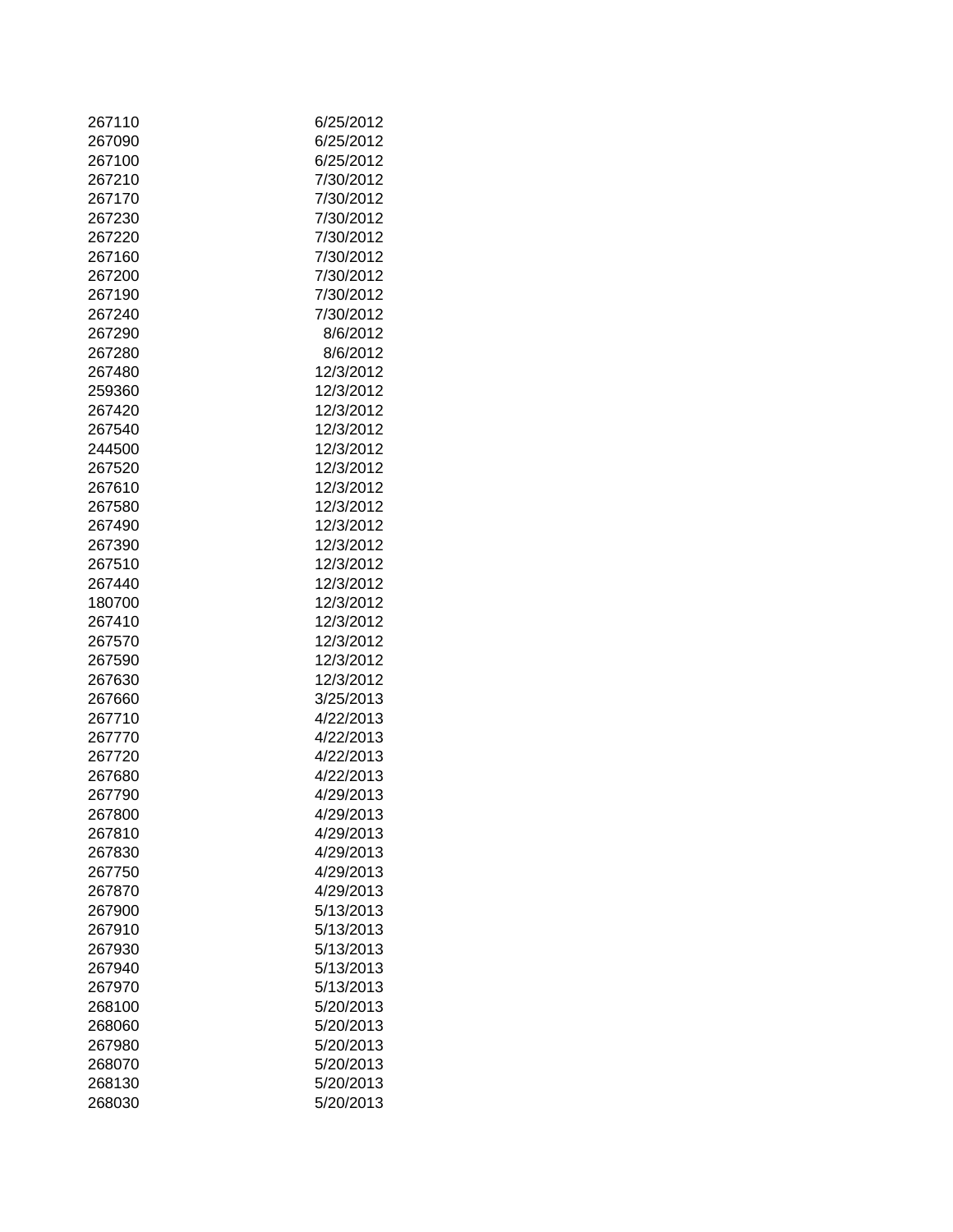| 268140 | 5/20/2013  |
|--------|------------|
| 268010 | 5/20/2013  |
| 268050 | 5/20/2013  |
| 267990 | 5/20/2013  |
| 268160 | 5/20/2013  |
| 268090 | 5/20/2013  |
| 268380 | 5/28/2013  |
| 268320 | 5/28/2013  |
| 268200 | 5/28/2013  |
| 268310 | 5/28/2013  |
| 268350 | 5/28/2013  |
| 267880 | 5/28/2013  |
| 268210 | 5/28/2013  |
| 268000 | 5/28/2013  |
| 268290 | 5/28/2013  |
| 268260 | 5/28/2013  |
| 268360 |            |
|        | 5/28/2013  |
| 268370 | 5/28/2013  |
| 256410 | 5/28/2013  |
| 267890 | 6/3/2013   |
| 268400 | 6/10/2013  |
| 268450 | 6/24/2013  |
| 268460 | 7/1/2013   |
| 268480 | 7/1/2013   |
| 268490 | 7/1/2013   |
| 268470 | 7/1/2013   |
| 268520 | 7/8/2013   |
| 268550 | 7/8/2013   |
| 268530 | 7/8/2013   |
| 268540 | 7/8/2013   |
| 268560 | 7/22/2013  |
| 268660 | 9/23/2013  |
| 268650 | 9/23/2013  |
| 268670 | 9/30/2013  |
| 269020 | 11/12/2013 |
| 269080 | 11/12/2013 |
| 268870 | 11/12/2013 |
| 268800 | 11/12/2013 |
| 269030 | 11/12/2013 |
| 268780 | 11/12/2013 |
| 268860 | 11/12/2013 |
| 269060 | 11/12/2013 |
| 268970 | 11/12/2013 |
| 268880 | 11/12/2013 |
| 269040 | 11/12/2013 |
| 269000 | 11/12/2013 |
| 260100 | 11/12/2013 |
| 268900 | 11/12/2013 |
| 268890 | 11/12/2013 |
| 268810 | 11/12/2013 |
| 268930 | 11/12/2013 |
| 268960 | 11/12/2013 |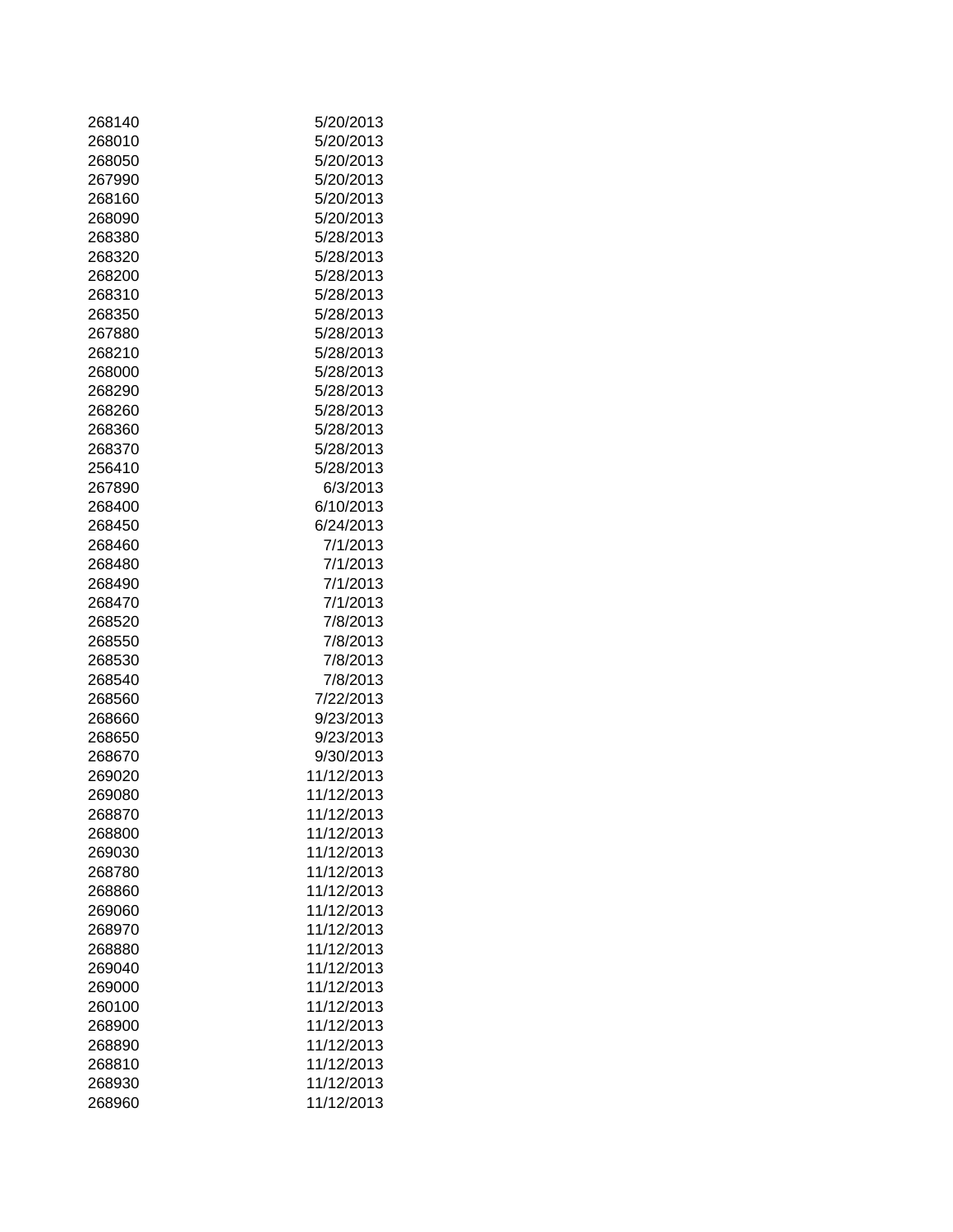| 248380 | 11/12/2013 |
|--------|------------|
| 268850 | 11/12/2013 |
| 269010 | 11/12/2013 |
| 244590 | 11/12/2013 |
| 268830 | 11/12/2013 |
| 269120 | 11/18/2013 |
| 268920 | 11/18/2013 |
| 269150 | 12/9/2013  |
| 269160 | 12/9/2013  |
| 269190 | 12/9/2013  |
| 238350 | 12/9/2013  |
| 269170 | 12/9/2013  |
| 242610 | 12/9/2013  |
| 269180 | 12/9/2013  |
| 238520 | 12/16/2013 |
|        | 12/16/2013 |
| 269240 |            |
| 269230 | 12/16/2013 |
| 269250 | 12/16/2013 |
| 269210 | 12/16/2013 |
| 269260 | 12/16/2013 |
| 269220 | 12/16/2013 |
| 269280 | 1/27/2014  |
| 269300 | 1/27/2014  |
| 269310 | 1/27/2014  |
| 269320 | 1/27/2014  |
| 269490 | 1/27/2014  |
| 269360 | 1/27/2014  |
| 269370 | 1/27/2014  |
| 269380 | 1/27/2014  |
| 269390 | 1/27/2014  |
| 269400 | 1/27/2014  |
| 269340 | 1/27/2014  |
| 269410 | 1/27/2014  |
| 269420 | 1/27/2014  |
| 269430 | 1/27/2014  |
| 269440 | 1/27/2014  |
| 269460 | 1/27/2014  |
| 269480 | 1/27/2014  |
| 269330 | 1/27/2014  |
| 269520 | 1/27/2014  |
| 269540 | 2/10/2014  |
| 269510 | 2/17/2014  |
| 269830 | 3/14/2014  |
| 269580 | 3/24/2014  |
| 269680 | 3/24/2014  |
| 269650 | 3/24/2014  |
| 269630 | 3/24/2014  |
| 269620 | 3/24/2014  |
| 269660 | 3/24/2014  |
| 269670 | 3/24/2014  |
| 269560 | 3/24/2014  |
| 269570 | 3/24/2014  |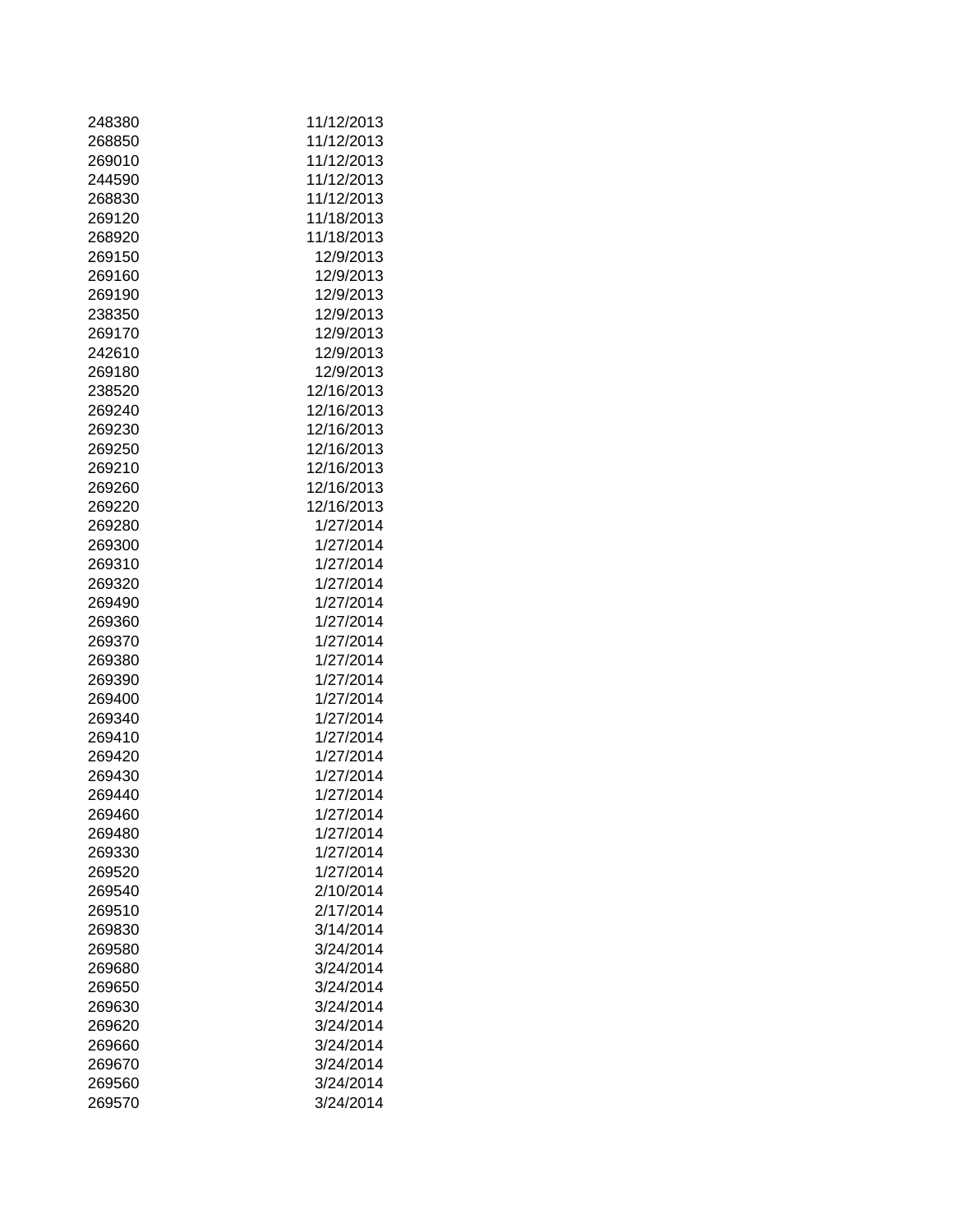| 269590 | 3/24/2014 |
|--------|-----------|
| 269690 | 3/31/2014 |
| 269710 | 3/31/2014 |
| 269730 | 3/31/2014 |
| 269790 | 4/7/2014  |
| 269800 | 4/7/2014  |
| 269810 | 4/7/2014  |
| 269820 | 4/7/2014  |
| 245330 | 4/14/2014 |
| 269870 | 4/14/2014 |
| 269840 | 4/14/2014 |
| 269850 | 4/14/2014 |
| 269890 | 4/14/2014 |
| 269940 | 4/14/2014 |
| 262720 | 4/21/2014 |
| 270040 | 5/5/2014  |
| 269980 | 5/5/2014  |
|        | 5/5/2014  |
| 270070 |           |
| 270250 | 5/5/2014  |
| 270030 | 5/5/2014  |
| 270050 | 5/5/2014  |
| 270150 | 5/5/2014  |
| 270080 | 5/5/2014  |
| 269970 | 5/5/2014  |
| 270130 | 5/5/2014  |
| 270230 | 5/5/2014  |
| 269960 | 5/5/2014  |
| 270090 | 5/5/2014  |
| 270020 | 5/5/2014  |
| 270240 | 5/5/2014  |
| 269990 | 5/5/2014  |
| 270170 | 5/5/2014  |
| 270060 | 5/5/2014  |
| 270110 | 5/5/2014  |
| 270000 | 5/5/2014  |
| 270010 | 5/5/2014  |
| 270200 | 5/5/2014  |
| 270120 | 5/5/2014  |
| 270290 | 5/12/2014 |
| 270280 | 5/12/2014 |
| 270330 | 5/27/2014 |
| 270320 | 5/27/2014 |
| 270340 | 6/16/2014 |
| 270380 | 6/30/2014 |
| 270460 | 7/28/2014 |
| 270560 | 8/25/2014 |
| 270500 | 8/25/2014 |
| 270580 | 8/25/2014 |
| 270520 | 8/25/2014 |
| 270540 | 8/25/2014 |
|        |           |
| 270510 | 8/25/2014 |
| 270490 | 8/25/2014 |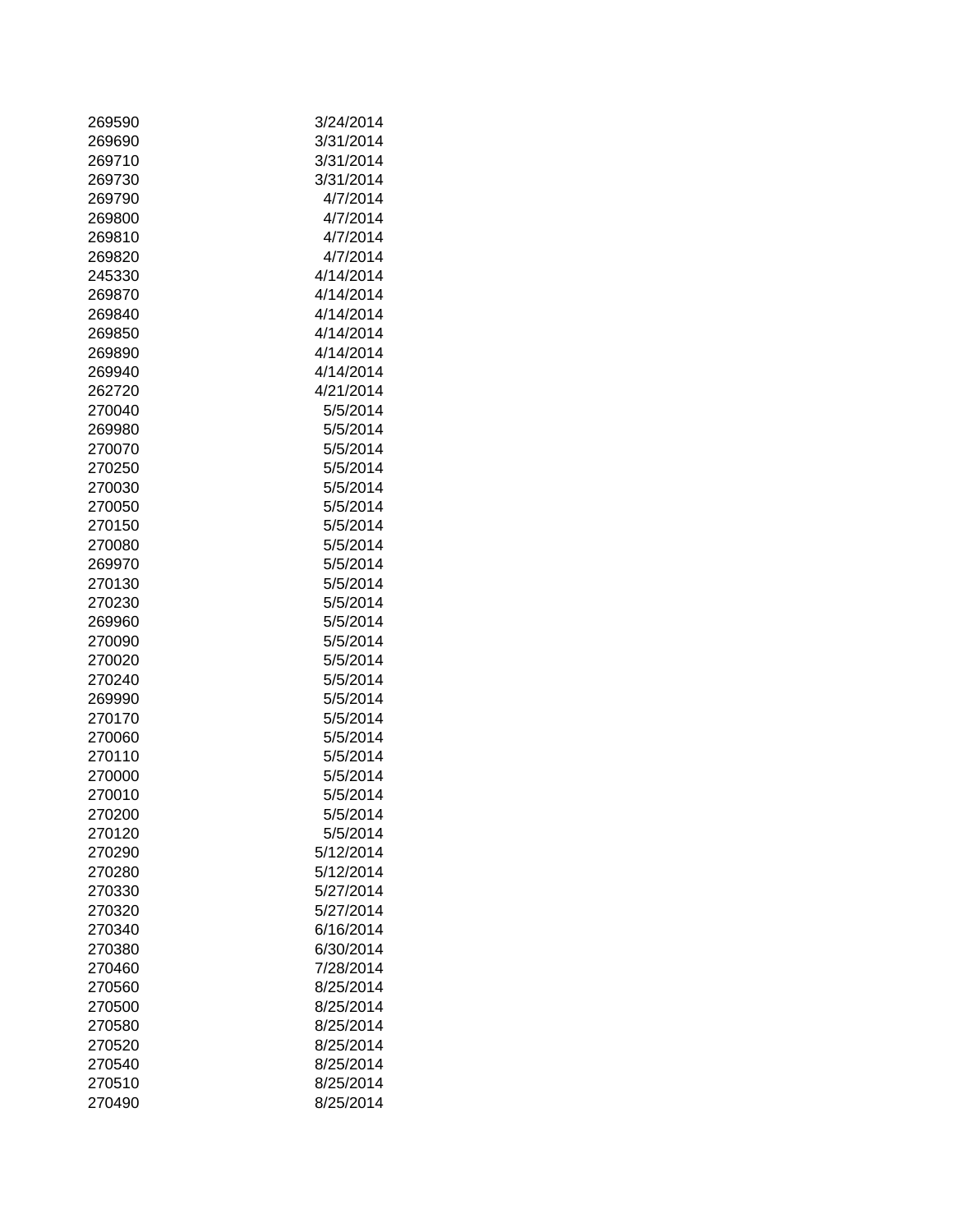| 270550 | 8/25/2014  |
|--------|------------|
| 270570 | 8/25/2014  |
| 270670 | 9/8/2014   |
| 270710 | 9/8/2014   |
| 270640 | 9/8/2014   |
| 270620 | 9/8/2014   |
| 270690 | 9/8/2014   |
| 270680 | 9/8/2014   |
| 270600 | 9/8/2014   |
| 270630 | 9/8/2014   |
| 270610 | 9/8/2014   |
| 270700 | 9/9/2014   |
| 260271 | 9/15/2014  |
| 270740 | 9/22/2014  |
|        |            |
| 270770 | 9/22/2014  |
| 270730 | 9/22/2014  |
| 270760 | 9/22/2014  |
| 270790 | 9/22/2014  |
| 270800 | 9/22/2014  |
| 270830 | 9/29/2014  |
| 270860 | 10/20/2014 |
| 270850 | 10/20/2014 |
| 270870 | 10/27/2014 |
| 270990 | 12/8/2014  |
| 270950 | 12/8/2014  |
| 270960 | 12/8/2014  |
| 271000 | 12/8/2014  |
| 270970 | 12/8/2014  |
| 271010 | 12/8/2014  |
| 270920 | 12/8/2014  |
| 270900 | 12/8/2014  |
| 270910 | 12/8/2014  |
| 270980 | 12/8/2014  |
| 270930 | 12/8/2014  |
| 271030 | 12/22/2014 |
| 271040 | 1/12/2015  |
| 271060 | 1/12/2015  |
| 271050 | 1/12/2015  |
| 271070 | 1/12/2015  |
| 271110 | 1/20/2015  |
| 271140 | 1/26/2015  |
| 271130 | 1/26/2015  |
| 271150 | 1/26/2015  |
| 271180 | 1/26/2015  |
| 271190 | 1/26/2015  |
| 271170 | 1/26/2015  |
| 271290 | 2/9/2015   |
| 271260 | 2/9/2015   |
| 271300 | 2/9/2015   |
| 271310 | 2/9/2015   |
| 271230 | 2/9/2015   |
| 271210 | 2/9/2015   |
|        |            |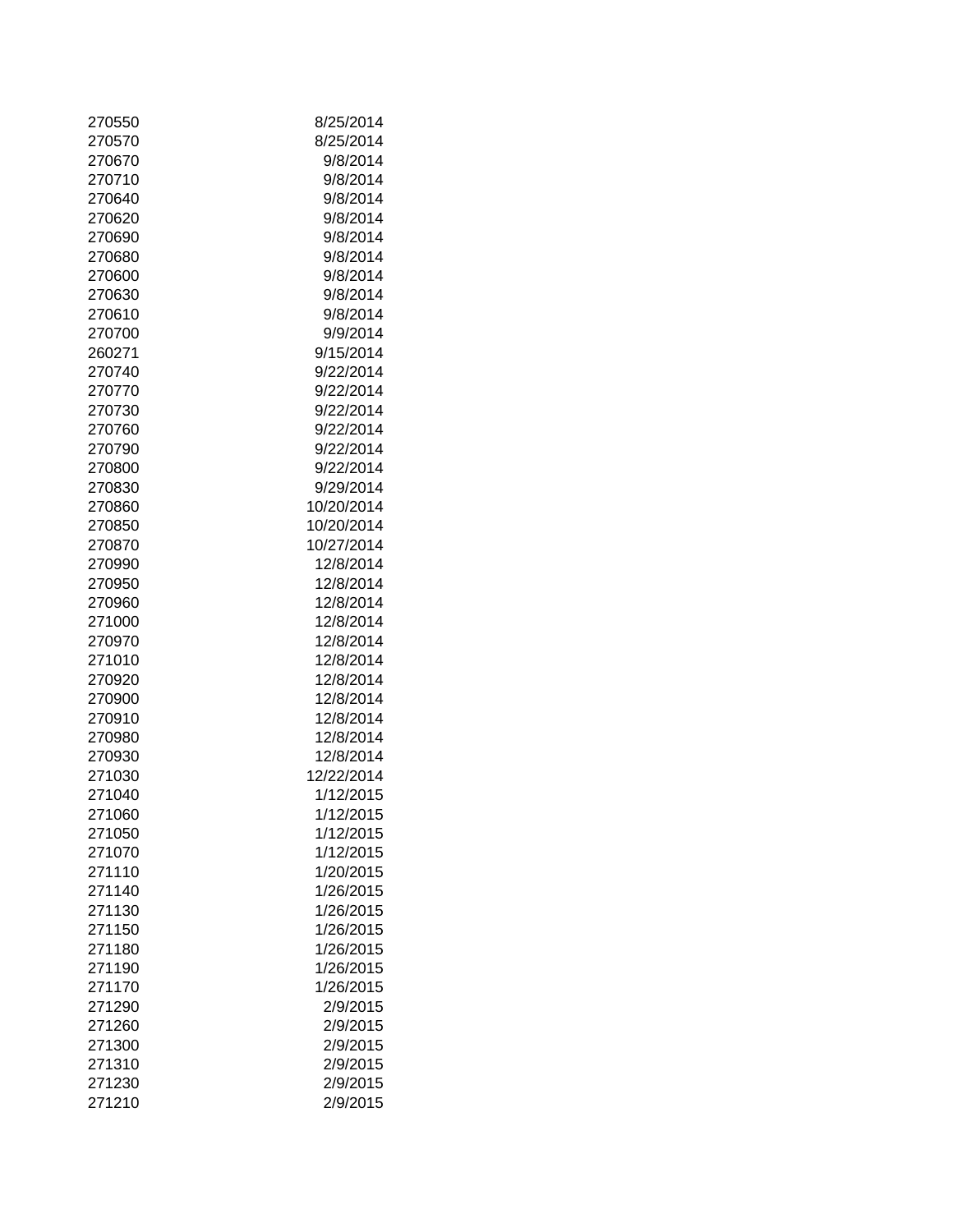| 271250 | 2/9/2015  |
|--------|-----------|
| 271270 | 2/9/2015  |
| 271220 | 2/9/2015  |
| 271240 | 2/9/2015  |
| 271390 | 3/9/2015  |
| 271360 | 3/9/2015  |
| 240660 | 3/9/2015  |
| 271330 | 3/9/2015  |
| 271340 | 3/9/2015  |
| 271370 | 3/9/2015  |
| 271380 | 3/9/2015  |
| 271410 | 3/16/2015 |
| 271400 | 3/16/2015 |
| 271420 | 3/16/2015 |
| 271450 | 3/23/2015 |
| 271430 | 3/23/2015 |
| 271440 | 3/23/2015 |
|        |           |
| 271460 | 4/6/2015  |
| 271480 | 4/13/2015 |
| 271680 | 4/20/2015 |
| 271650 | 4/20/2015 |
| 271620 | 4/20/2015 |
| 271610 | 4/20/2015 |
| 271660 | 4/20/2015 |
| 271510 | 4/20/2015 |
| 271540 | 4/20/2015 |
| 271560 | 4/20/2015 |
| 271670 | 4/20/2015 |
| 271790 | 4/20/2015 |
| 271710 | 4/20/2015 |
| 271740 | 4/20/2015 |
| 271720 | 4/20/2015 |
| 271730 | 4/20/2015 |
| 271600 | 4/20/2015 |
| 271590 | 4/20/2015 |
| 271570 | 4/20/2015 |
| 271520 | 4/20/2015 |
| 271280 | 4/20/2015 |
| 271690 | 4/20/2015 |
| 271500 | 4/20/2015 |
| 271770 | 4/20/2015 |
| 260130 | 4/20/2015 |
| 271630 | 4/20/2015 |
| 271780 | 4/27/2015 |
|        |           |
| 242880 | 5/4/2015  |
| 256830 | 5/4/2015  |
| 271830 | 5/4/2015  |
| 271760 | 5/4/2015  |
| 271870 | 5/11/2015 |
| 271920 | 5/11/2015 |
| 271900 | 5/11/2015 |
| 271930 | 5/11/2015 |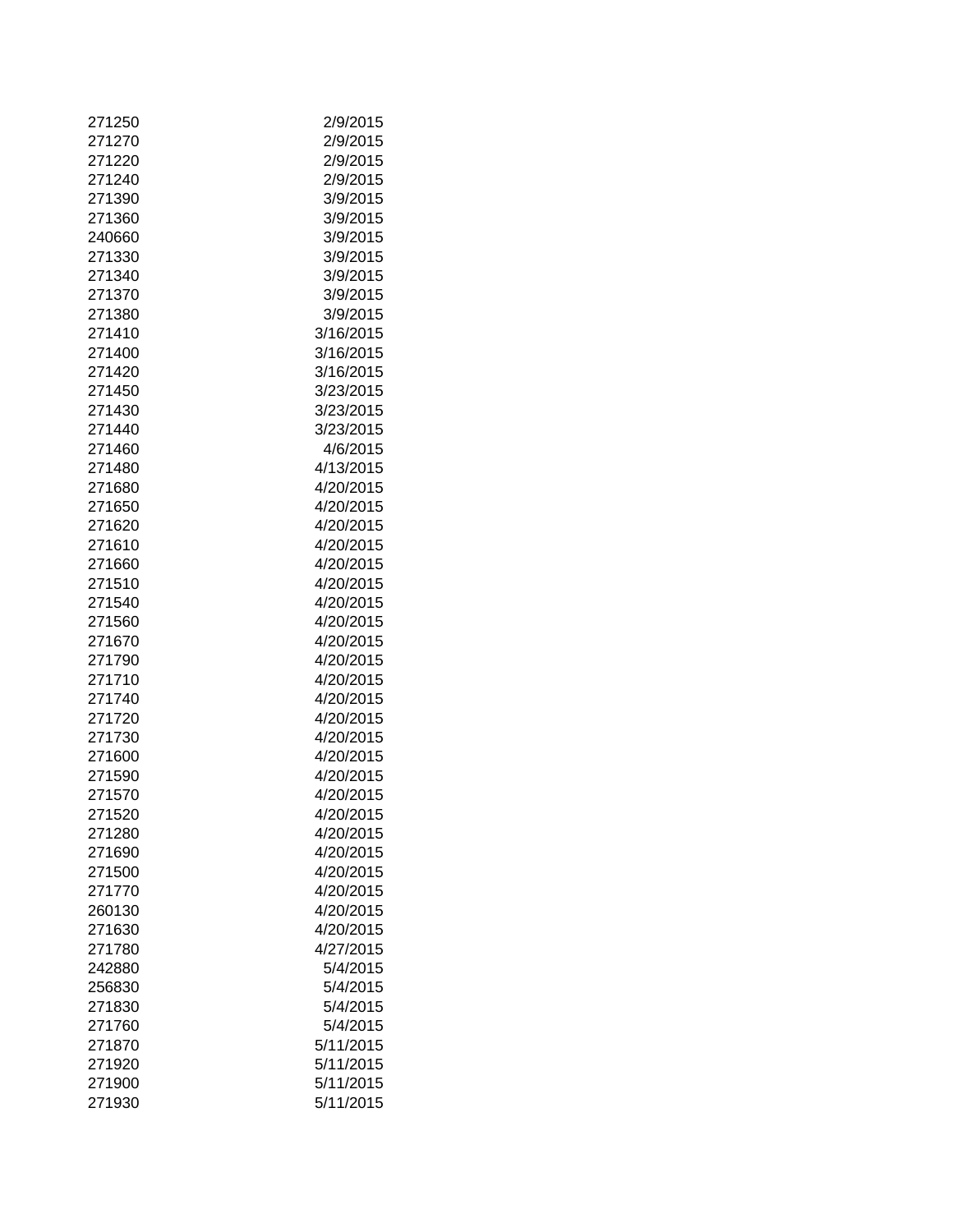| 271860 | 5/11/2015  |
|--------|------------|
| 271910 | 5/11/2015  |
| 271880 | 5/11/2015  |
| 271950 | 5/18/2015  |
| 271940 | 5/18/2015  |
| 272000 | 5/26/2015  |
| 272070 | 5/26/2015  |
| 271960 | 5/26/2015  |
| 271990 | 5/26/2015  |
| 272030 | 5/26/2015  |
| 272010 | 5/26/2015  |
| 272180 | 6/1/2015   |
| 272110 | 6/1/2015   |
| 272160 | 6/1/2015   |
| 272140 | 6/1/2015   |
| 272150 | 6/1/2015   |
| 272120 | 6/1/2015   |
| 255380 | 6/8/2015   |
| 272210 | 6/8/2015   |
| 272250 | 6/29/2015  |
| 272240 | 6/29/2015  |
| 272270 | 8/10/2015  |
| 272260 | 8/10/2015  |
| 272290 | 8/31/2015  |
| 272310 | 10/26/2015 |
| 272340 | 11/30/2015 |
| 272390 | 11/30/2015 |
| 272430 | 11/30/2015 |
| 272380 | 11/30/2015 |
|        |            |
| 272420 | 11/30/2015 |
| 272330 | 11/30/2015 |
| 272410 | 11/30/2015 |
| 272360 | 11/30/2015 |
| 272400 | 11/30/2015 |
| 272480 | 1/25/2016  |
| 272490 | 1/25/2016  |
| 272460 | 1/25/2016  |
| 272620 | 2/29/2016  |
| 272540 | 2/29/2016  |
| 243070 | 2/29/2016  |
| 272600 | 2/29/2016  |
| 272560 | 2/29/2016  |
| 272520 | 2/29/2016  |
| 272530 | 2/29/2016  |
| 272610 | 2/29/2016  |
| 272580 | 2/29/2016  |
| 272590 | 2/29/2016  |
| 272640 | 3/7/2016   |
| 272660 | 3/28/2016  |
| 272650 | 3/28/2016  |
| 239150 | 4/4/2016   |
| 272680 | 4/4/2016   |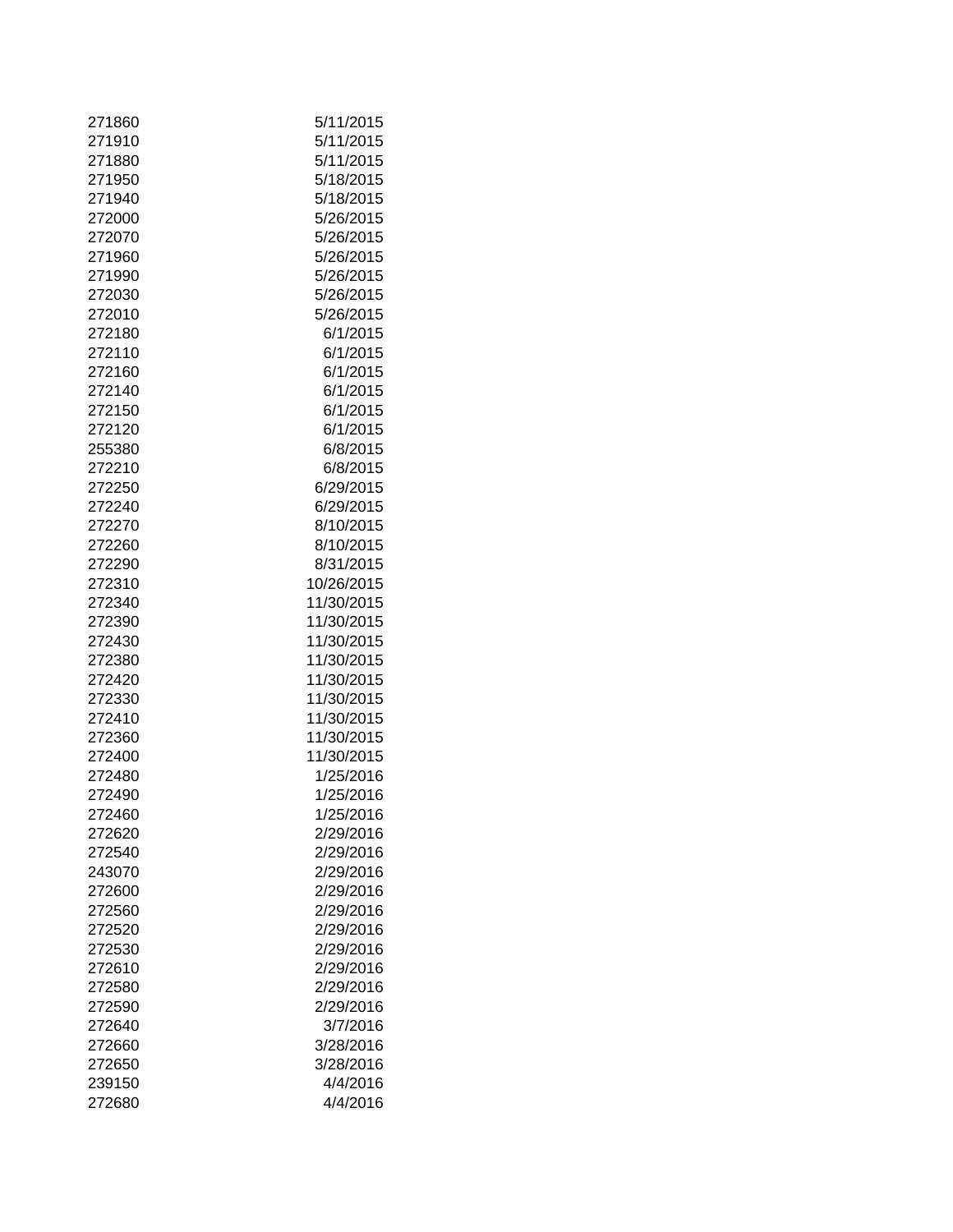| 272710 | 4/11/2016 |
|--------|-----------|
| 272720 | 4/11/2016 |
| 272700 | 4/11/2016 |
| 272740 | 4/18/2016 |
| 272750 | 4/18/2016 |
| 272760 | 4/18/2016 |
| 272780 | 4/25/2016 |
| 272790 | 4/25/2016 |
| 272770 | 4/25/2016 |
| 272800 | 5/2/2016  |
| 272860 | 5/9/2016  |
| 272840 | 5/9/2016  |
| 272880 | 5/9/2016  |
| 272870 | 5/9/2016  |
|        |           |
| 272850 | 5/9/2016  |
| 272920 | 5/16/2016 |
| 272900 | 5/16/2016 |
| 259330 | 5/16/2016 |
| 272980 | 5/16/2016 |
| 272950 | 5/16/2016 |
| 272890 | 5/16/2016 |
| 272940 | 5/16/2016 |
| 272910 | 5/16/2016 |
| 273000 | 5/23/2016 |
| 272990 | 5/23/2016 |
| 273030 | 5/23/2016 |
| 273020 | 5/23/2016 |
| 273080 | 5/31/2016 |
| 273040 | 5/31/2016 |
| 273050 | 5/31/2016 |
| 273100 | 5/31/2016 |
| 273090 | 5/31/2016 |
| 273130 | 6/13/2016 |
| 273120 | 6/13/2016 |
| 273140 | 6/20/2016 |
| 273150 | 6/20/2016 |
| 273170 | 6/27/2016 |
| 273160 | 6/27/2016 |
| 273330 | 7/18/2016 |
| 273250 | 7/18/2016 |
| 273240 | 7/18/2016 |
| 273230 | 7/18/2016 |
| 273280 | 7/18/2016 |
| 273270 | 7/18/2016 |
| 273260 | 7/18/2016 |
| 273290 | 7/18/2016 |
| 273220 | 7/18/2016 |
| 273190 | 7/18/2016 |
| 273340 | 7/18/2016 |
| 273210 | 7/18/2016 |
| 273350 | 7/18/2016 |
| 273380 | 8/8/2016  |
|        |           |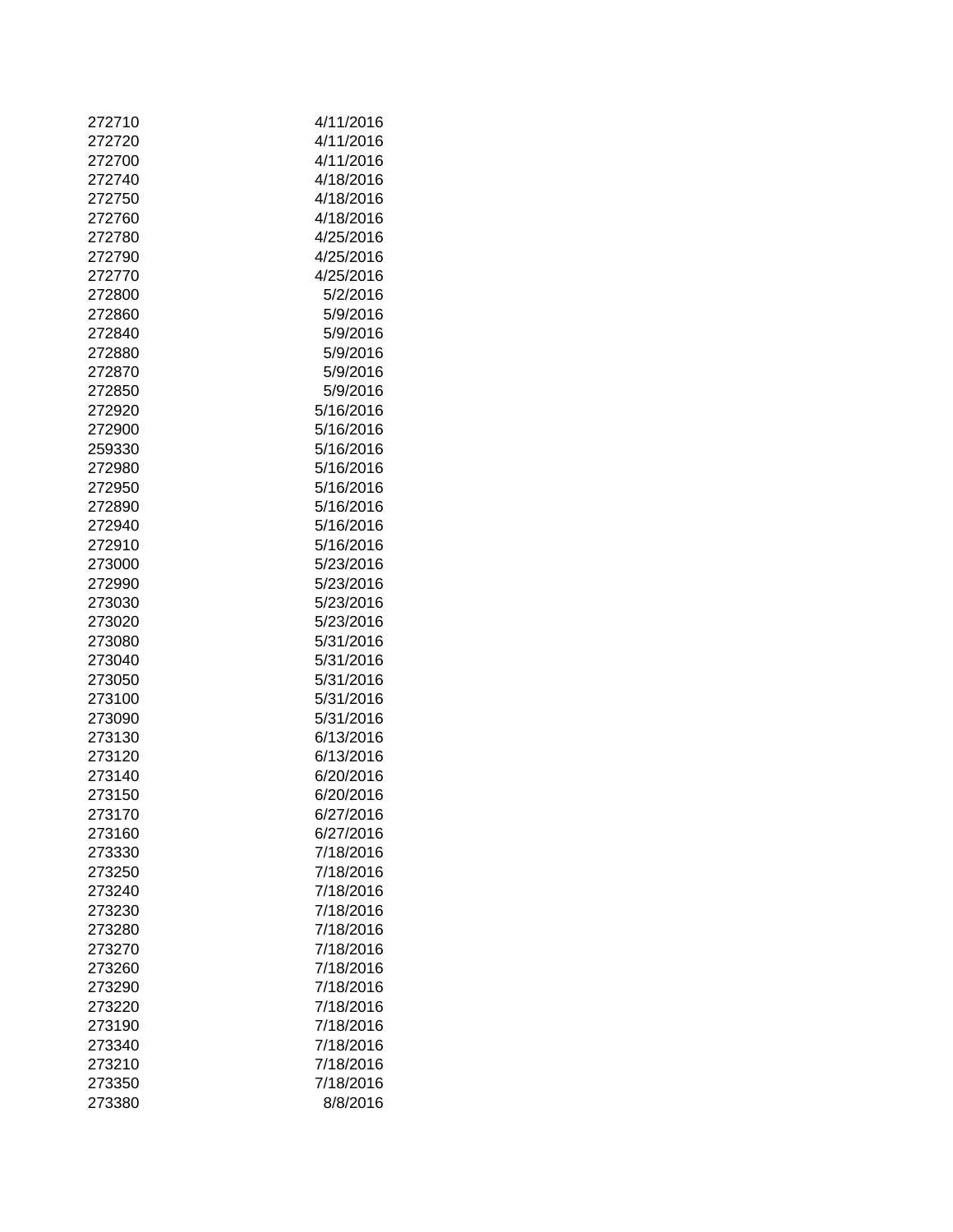| 273370 | 8/8/2016  |
|--------|-----------|
| 273410 | 8/15/2016 |
| 273430 | 8/15/2016 |
| 273460 | 9/5/2016  |
| 273540 | 9/5/2016  |
| 273550 | 9/5/2016  |
| 273570 | 9/5/2016  |
| 273630 | 9/5/2016  |
|        |           |
| 273510 | 9/5/2016  |
| 273440 | 9/5/2016  |
| 273490 | 9/5/2016  |
| 273580 | 9/5/2016  |
| 273520 | 9/5/2016  |
| 273500 | 9/5/2016  |
| 273480 | 9/5/2016  |
| 259380 | 9/5/2016  |
| 256040 | 9/5/2016  |
| 273590 | 9/5/2016  |
| 260860 | 9/26/2016 |
| 273930 | 9/26/2016 |
| 273740 | 9/26/2016 |
| 258260 | 9/26/2016 |
| 273880 | 9/26/2016 |
|        |           |
| 273890 | 9/26/2016 |
| 273660 | 9/26/2016 |
| 273860 | 9/26/2016 |
| 273940 | 9/26/2016 |
| 273790 | 9/26/2016 |
| 273920 | 9/26/2016 |
| 274310 | 9/26/2016 |
| 273650 | 9/26/2016 |
| 273690 | 9/26/2016 |
| 273680 | 9/26/2016 |
| 273830 | 9/26/2016 |
| 273900 | 9/26/2016 |
| 273730 | 9/26/2016 |
| 273870 | 9/26/2016 |
| 273760 | 9/26/2016 |
| 273700 | 9/26/2016 |
| 273710 |           |
|        | 9/26/2016 |
| 273840 | 9/26/2016 |
| 273750 | 9/26/2016 |
| 273720 | 9/26/2016 |
| 273800 | 9/26/2016 |
| 273770 | 9/26/2016 |
| 273810 | 9/26/2016 |
| 274210 | 10/3/2016 |
| 274270 | 10/3/2016 |
| 274140 | 10/3/2016 |
| 274220 | 10/3/2016 |
| 274000 | 10/3/2016 |
| 274300 | 10/3/2016 |
|        |           |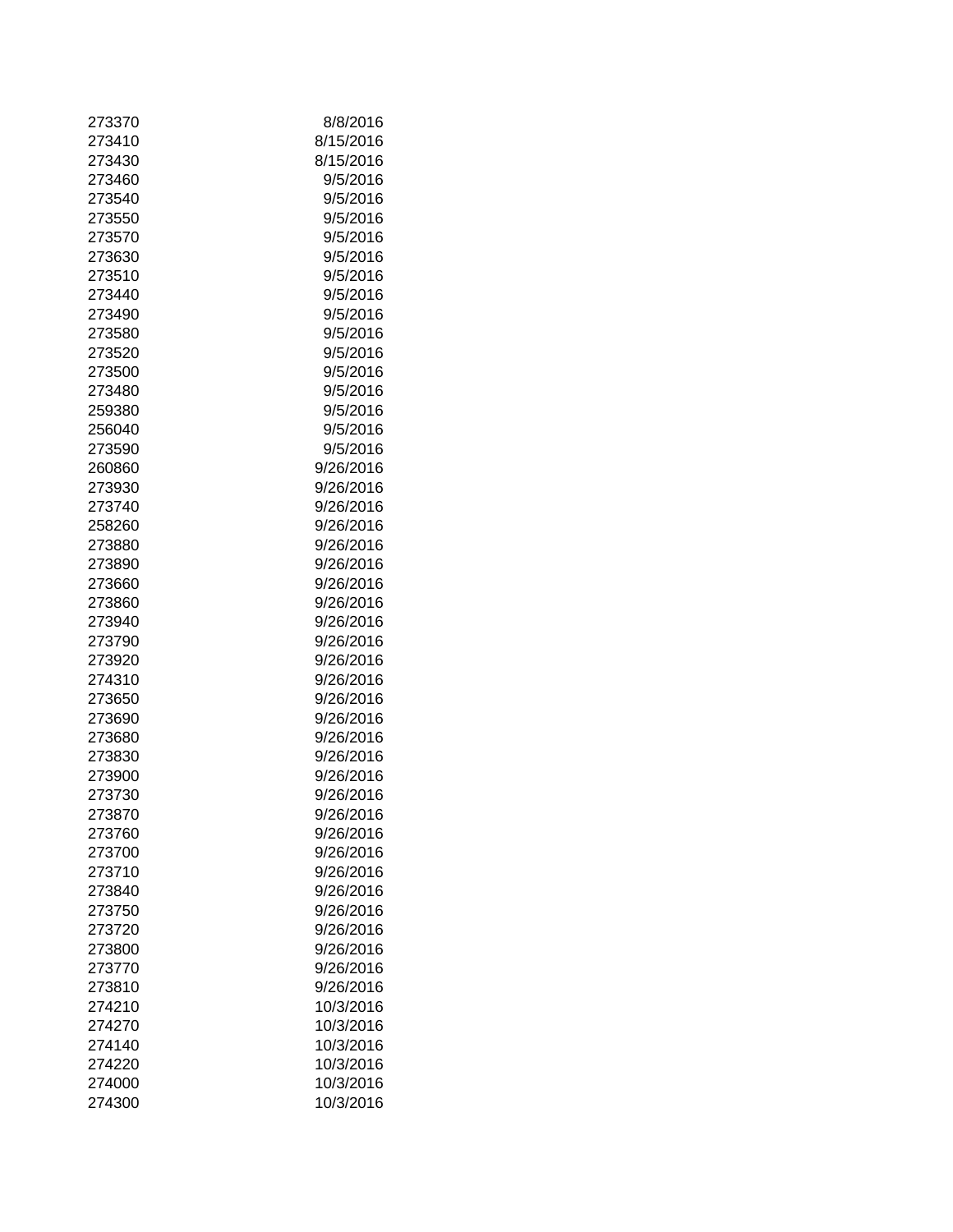| 274130 | 10/3/2016  |
|--------|------------|
| 274250 | 10/3/2016  |
| 236630 | 10/3/2016  |
| 274170 | 10/3/2016  |
| 273990 | 10/3/2016  |
| 274150 | 10/3/2016  |
| 274050 | 10/3/2016  |
| 274160 | 10/3/2016  |
| 274180 | 10/3/2016  |
| 274280 | 10/3/2016  |
|        |            |
| 274120 | 10/3/2016  |
| 273980 | 10/3/2016  |
| 274090 | 10/3/2016  |
| 274260 | 10/3/2016  |
| 274010 | 10/3/2016  |
| 274190 | 10/3/2016  |
| 274100 | 10/3/2016  |
| 274340 | 10/3/2016  |
| 274430 | 10/17/2016 |
| 274350 | 10/17/2016 |
| 274380 | 10/17/2016 |
| 274420 | 10/17/2016 |
| 250350 | 10/17/2016 |
| 274390 | 10/17/2016 |
| 274440 | 10/17/2016 |
| 274480 | 10/24/2016 |
|        |            |
| 274510 | 10/31/2016 |
| 274520 | 11/7/2016  |
| 274530 | 11/7/2016  |
| 274540 | 11/21/2016 |
| 274560 | 12/5/2016  |
| 274570 | 12/5/2016  |
| 274610 | 12/5/2016  |
| 274630 | 12/5/2016  |
| 274600 | 12/5/2016  |
| 274680 | 12/5/2016  |
| 274770 | 12/5/2016  |
| 274690 | 12/5/2016  |
| 274730 | 12/5/2016  |
| 274780 | 12/5/2016  |
| 274700 | 12/5/2016  |
| 274750 | 12/5/2016  |
|        | 12/5/2016  |
| 274650 |            |
| 274740 | 12/5/2016  |
| 274720 | 12/5/2016  |
| 274670 | 12/5/2016  |
| 274710 | 12/5/2016  |
| 274660 | 12/5/2016  |
| 274850 | 12/12/2016 |
| 274970 | 12/12/2016 |
| 274990 | 12/12/2016 |
| 274960 | 12/12/2016 |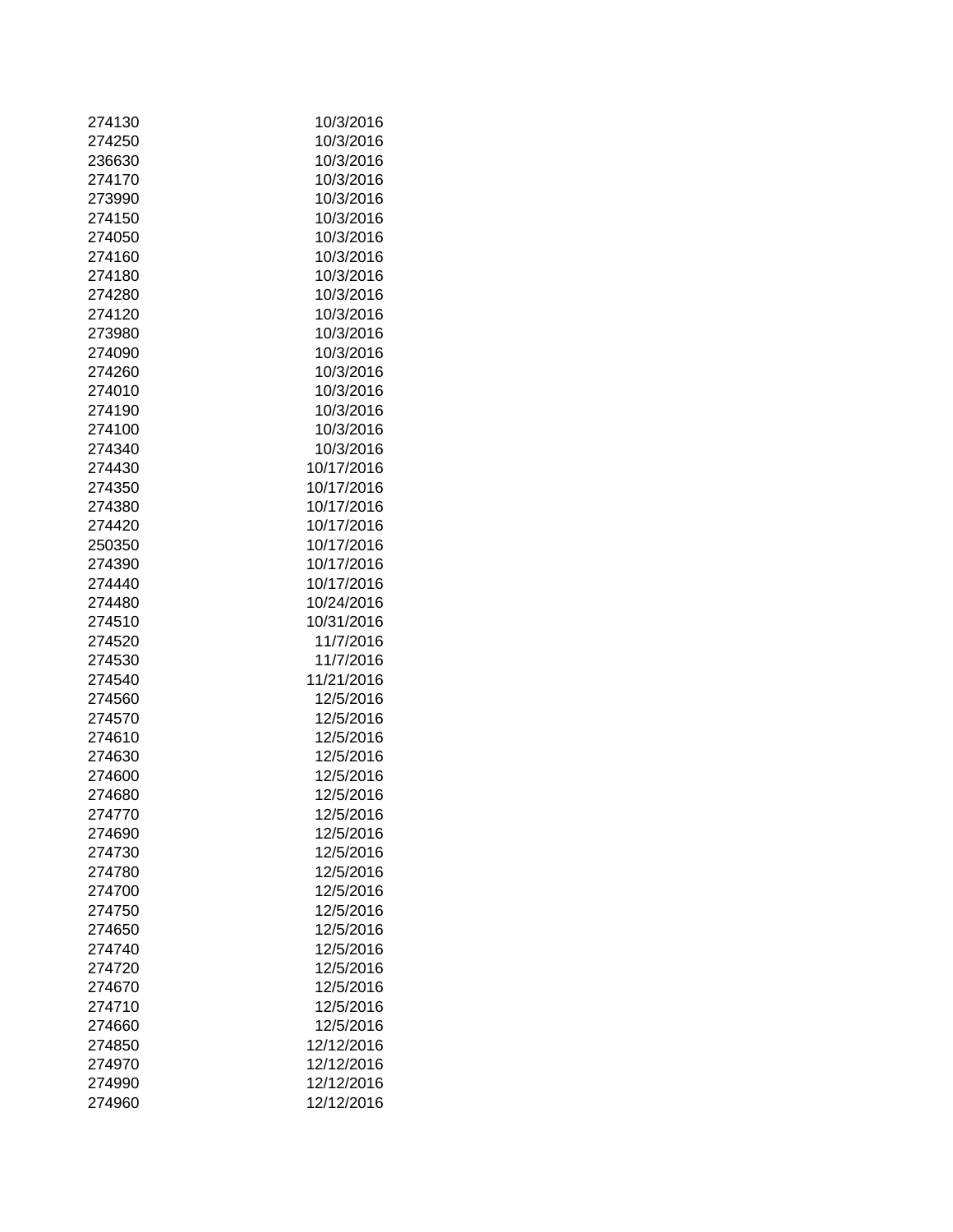| 274900 | 12/12/2016 |
|--------|------------|
| 27498  | 12/12/2016 |
| 274860 | 12/12/2016 |
| 274890 | 12/12/2016 |
| 274840 | 12/12/2016 |
| 274830 | 12/12/2016 |
|        |            |
| 274950 | 12/12/2016 |
| 274880 | 12/12/2016 |
| 274810 | 12/12/2016 |
| 274870 | 12/12/2016 |
| 274910 | 12/12/2016 |
| 274800 | 12/12/2016 |
| 274920 | 12/12/2016 |
| 275360 | 12/19/2016 |
| 275150 | 1/2/2017   |
| 275340 | 1/2/2017   |
| 275120 | 1/2/2017   |
| 275310 | 1/2/2017   |
| 275350 | 1/2/2017   |
| 275190 | 1/2/2017   |
| 275010 | 1/2/2017   |
| 275300 | 1/2/2017   |
|        |            |
| 275090 | 1/2/2017   |
| 275210 | 1/2/2017   |
| 275330 | 1/2/2017   |
| 275030 | 1/2/2017   |
| 275180 | 1/2/2017   |
| 275060 | 1/2/2017   |
| 275250 | 1/2/2017   |
| 275170 | 1/2/2017   |
| 275200 | 1/2/2017   |
| 275260 | 1/2/2017   |
| 275080 | 1/2/2017   |
| 275040 | 1/2/2017   |
| 275270 | 1/2/2017   |
| 275380 | 1/2/2017   |
| 275280 | 1/2/2017   |
| 275020 | 1/2/2017   |
| 275230 | 1/2/2017   |
| 275130 | 1/2/2017   |
|        |            |
| 275290 | 1/2/2017   |
| 275070 | 1/2/2017   |
| 275050 | 1/2/2017   |
| 275320 | 1/2/2017   |
| 275460 | 1/9/2017   |
| 275660 | 1/9/2017   |
| 275590 | 1/9/2017   |
| 275510 | 1/9/2017   |
| 275470 | 1/9/2017   |
| 275630 | 1/9/2017   |
| 275640 | 1/9/2017   |
| 275530 | 1/9/2017   |
|        |            |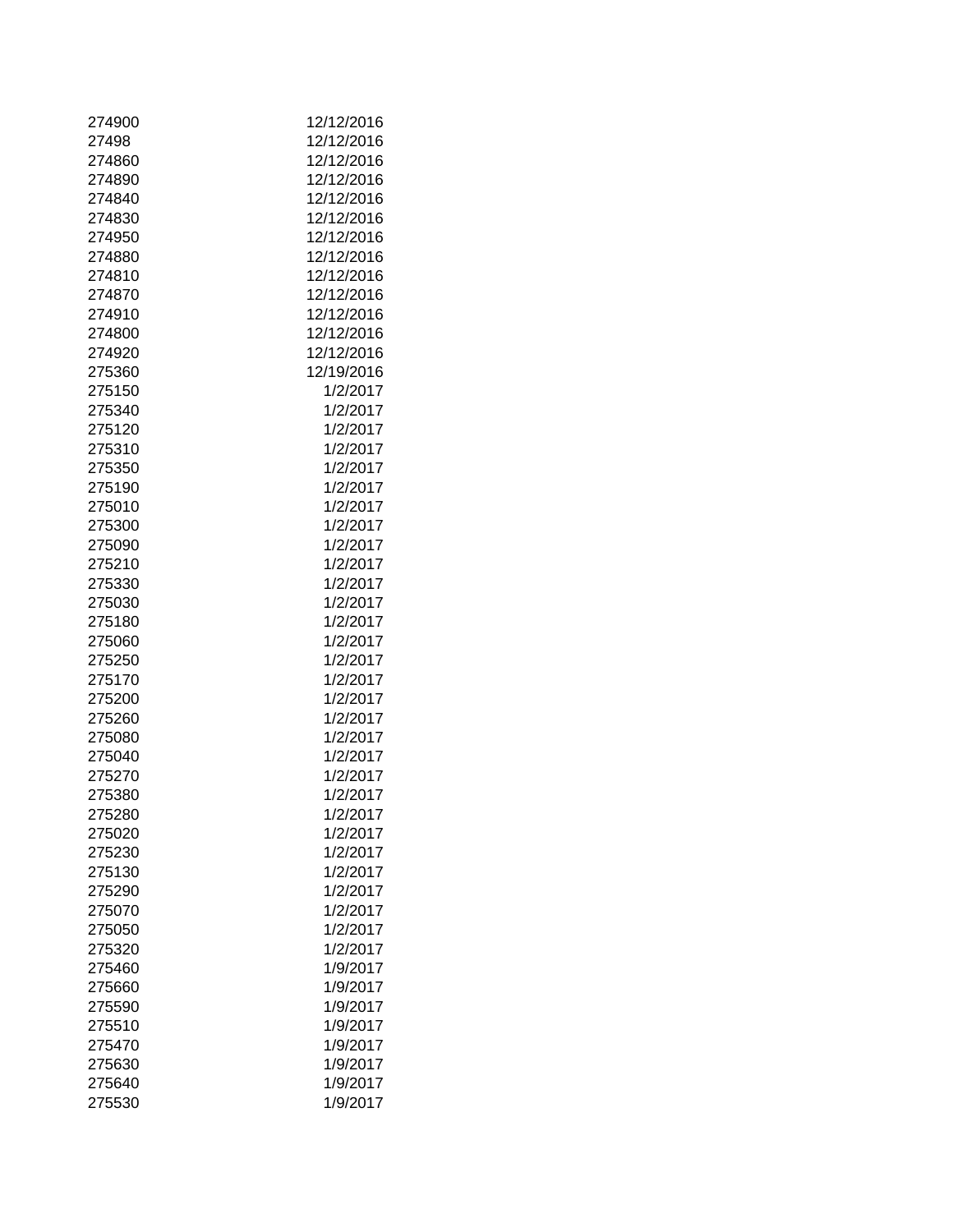| 275520           | 1/9/2017  |
|------------------|-----------|
| 275410           | 1/9/2017  |
| 275680           | 1/9/2017  |
| 275490           | 1/9/2017  |
| 275570           | 1/9/2017  |
| 275370           | 1/9/2017  |
| 275450           | 1/9/2017  |
| 275710           | 1/9/2017  |
| 275610           | 1/9/2017  |
| 275650           | 1/9/2017  |
| 275700           | 1/9/2017  |
| 275600           | 1/9/2017  |
| 275560           | 1/9/2017  |
|                  |           |
| 275400<br>275480 | 1/9/2017  |
|                  | 1/9/2017  |
| 276420           | 1/16/2017 |
| 275930           | 1/16/2017 |
| 275910           | 1/16/2017 |
| 276050           | 1/16/2017 |
| 275790           | 1/16/2017 |
| 275900           | 1/16/2017 |
| 275890           | 1/16/2017 |
| 275800           | 1/16/2017 |
| 275950           | 1/16/2017 |
| 276020           | 1/16/2017 |
| 275870           | 1/16/2017 |
| 275840           | 1/16/2017 |
| 275990           | 1/16/2017 |
| 276060           | 1/16/2017 |
| 275830           | 1/16/2017 |
| 275960           | 1/16/2017 |
| 275920           | 1/16/2017 |
| 275880           | 1/16/2017 |
| 275860           | 1/16/2017 |
| 275970           | 1/16/2017 |
| 275770           | 1/16/2017 |
| 275750           | 1/16/2017 |
| 245720           | 1/16/2017 |
| 275820           | 1/16/2017 |
| 276100           | 1/23/2017 |
| 276320           | 1/23/2017 |
| 276360           | 1/23/2017 |
| 276230           | 1/23/2017 |
| 276250           | 1/23/2017 |
| 276150           | 1/23/2017 |
| 276240           | 1/23/2017 |
| 276080           | 1/23/2017 |
| 276330           | 1/23/2017 |
| 276290           | 1/23/2017 |
| 276110           | 1/23/2017 |
| 276310           | 1/23/2017 |
| 276340           | 1/23/2017 |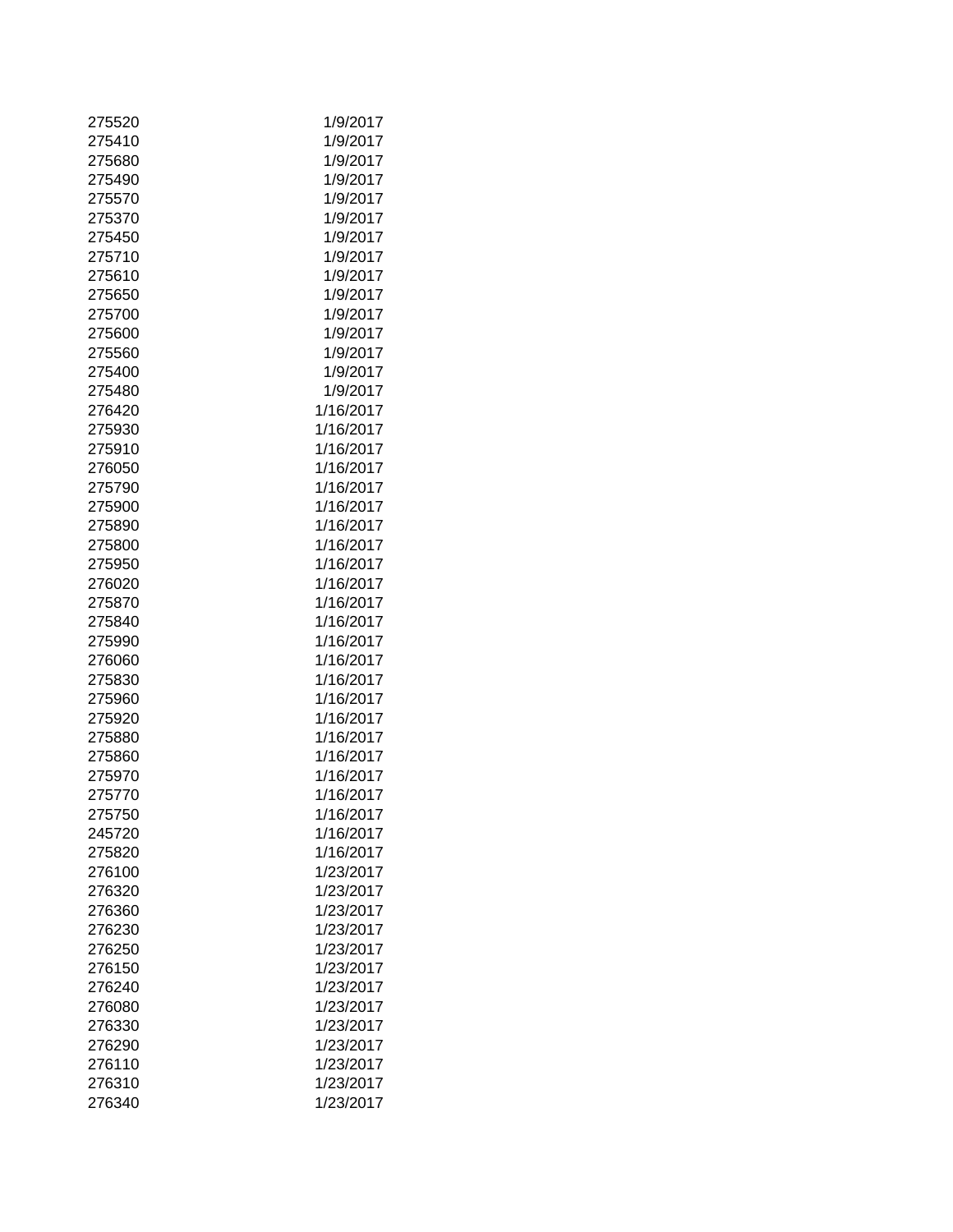| 276090 | 1/23/2017 |
|--------|-----------|
| 276380 | 1/23/2017 |
| 276410 | 1/23/2017 |
| 276170 | 1/23/2017 |
| 276120 | 1/23/2017 |
|        |           |
| 276200 | 1/23/2017 |
| 276210 | 1/23/2017 |
| 276270 | 1/23/2017 |
| 276190 | 1/23/2017 |
| 276530 | 2/6/2017  |
| 276590 | 2/6/2017  |
| 276570 | 2/6/2017  |
| 276450 | 2/6/2017  |
| 276550 | 2/6/2017  |
| 276490 | 2/6/2017  |
| 276430 | 2/13/2017 |
| 276610 | 2/13/2017 |
| 276630 | 2/20/2017 |
| 276690 | 5/8/2017  |
| 276710 | 5/8/2017  |
| 276750 | 5/15/2017 |
|        |           |
| 276790 | 5/22/2017 |
| 244430 | 5/22/2017 |
| 276770 | 5/22/2017 |
| 276780 | 5/22/2017 |
| 276720 | 5/22/2017 |
| 276800 | 5/22/2017 |
| 276810 | 5/22/2017 |
| 276730 | 5/22/2017 |
| 276820 | 6/5/2017  |
| 276830 | 6/12/2017 |
| 276850 | 6/26/2017 |
| 276910 | 6/26/2017 |
| 276930 | 6/26/2017 |
| 276900 | 6/26/2017 |
| 276870 | 6/26/2017 |
| 27684  | 7/17/2017 |
| 027700 | 9/4/2017  |
|        |           |
| 027698 | 9/4/2017  |
| 027699 | 9/4/2017  |
| 027701 | 9/4/2017  |
| 277050 | 9/11/2017 |
| 277080 | 9/11/2017 |
| 258460 | 9/11/2017 |
| 277040 | 9/11/2017 |
| 277030 | 9/11/2017 |
| 277070 | 9/11/2017 |
| 27710  | 9/18/2017 |
| 277130 | 9/18/2017 |
| 277170 | 9/18/2017 |
| 277180 | 9/18/2017 |
| 277090 | 9/18/2017 |
|        |           |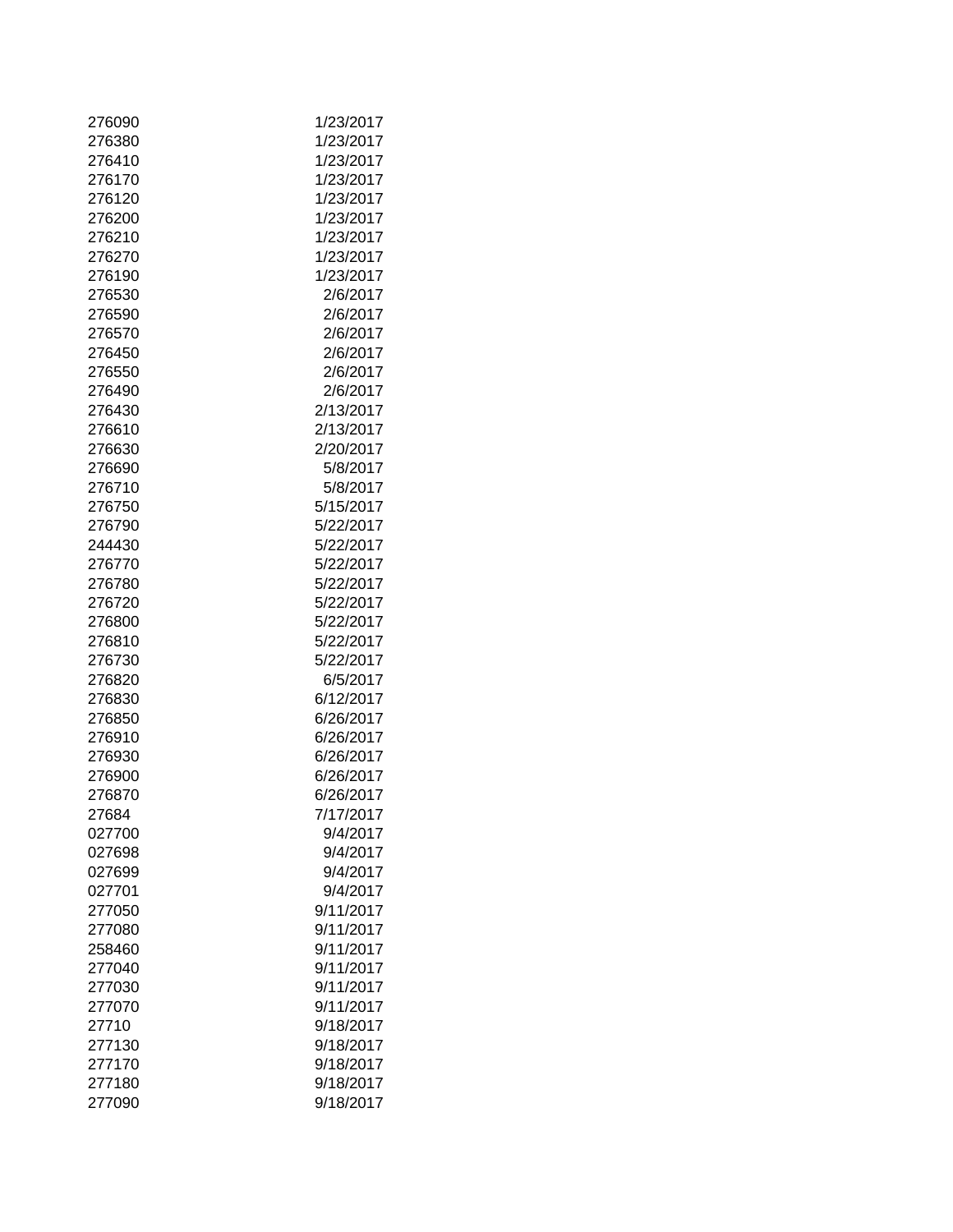| 277120 | 9/18/2017  |
|--------|------------|
| 277140 | 9/18/2017  |
| 277210 | 9/25/2017  |
|        |            |
| 277230 | 9/25/2017  |
| 277240 | 10/16/2017 |
| 277250 | 10/30/2017 |
| 277370 | 1/22/2018  |
| 277290 | 1/22/2018  |
| 277350 | 1/22/2018  |
| 277320 | 1/22/2018  |
| 277360 | 1/22/2018  |
| 277300 | 1/22/2018  |
| 277330 | 1/22/2018  |
| 277340 | 1/22/2018  |
|        |            |
| 277450 | 1/29/2018  |
| 277440 | 1/29/2018  |
| 277530 | 1/29/2018  |
| 246170 | 1/29/2018  |
| 277510 | 1/29/2018  |
| 277660 | 1/29/2018  |
| 277620 | 1/29/2018  |
| 277390 | 1/29/2018  |
| 277560 | 1/29/2018  |
| 277630 | 1/29/2018  |
| 277520 | 1/29/2018  |
| 277610 | 1/29/2018  |
| 277570 | 1/29/2018  |
| 277460 | 1/29/2018  |
|        |            |
| 277550 | 1/29/2018  |
| 277590 | 1/29/2018  |
| 277420 | 1/29/2018  |
| 277640 | 1/29/2018  |
| 277480 | 1/29/2018  |
| 277680 | 1/29/2018  |
| 277470 | 1/29/2018  |
| 277730 | 2/5/2018   |
| 277690 | 2/5/2018   |
| 277750 | 2/5/2018   |
| 277720 | 2/5/2018   |
| 277760 | 2/5/2018   |
| 277700 | 2/5/2018   |
| 277740 | 2/5/2018   |
| 277800 | 2/12/2018  |
| 277810 | 2/12/2018  |
|        |            |
| 277790 | 2/12/2018  |
| 277820 | 2/13/2018  |
| 277840 | 2/19/2018  |
| 277780 | 2/19/2018  |
| 277870 | 2/26/2018  |
| 277920 | 3/5/2018   |
| 277930 | 3/5/2018   |
| 277910 | 3/5/2018   |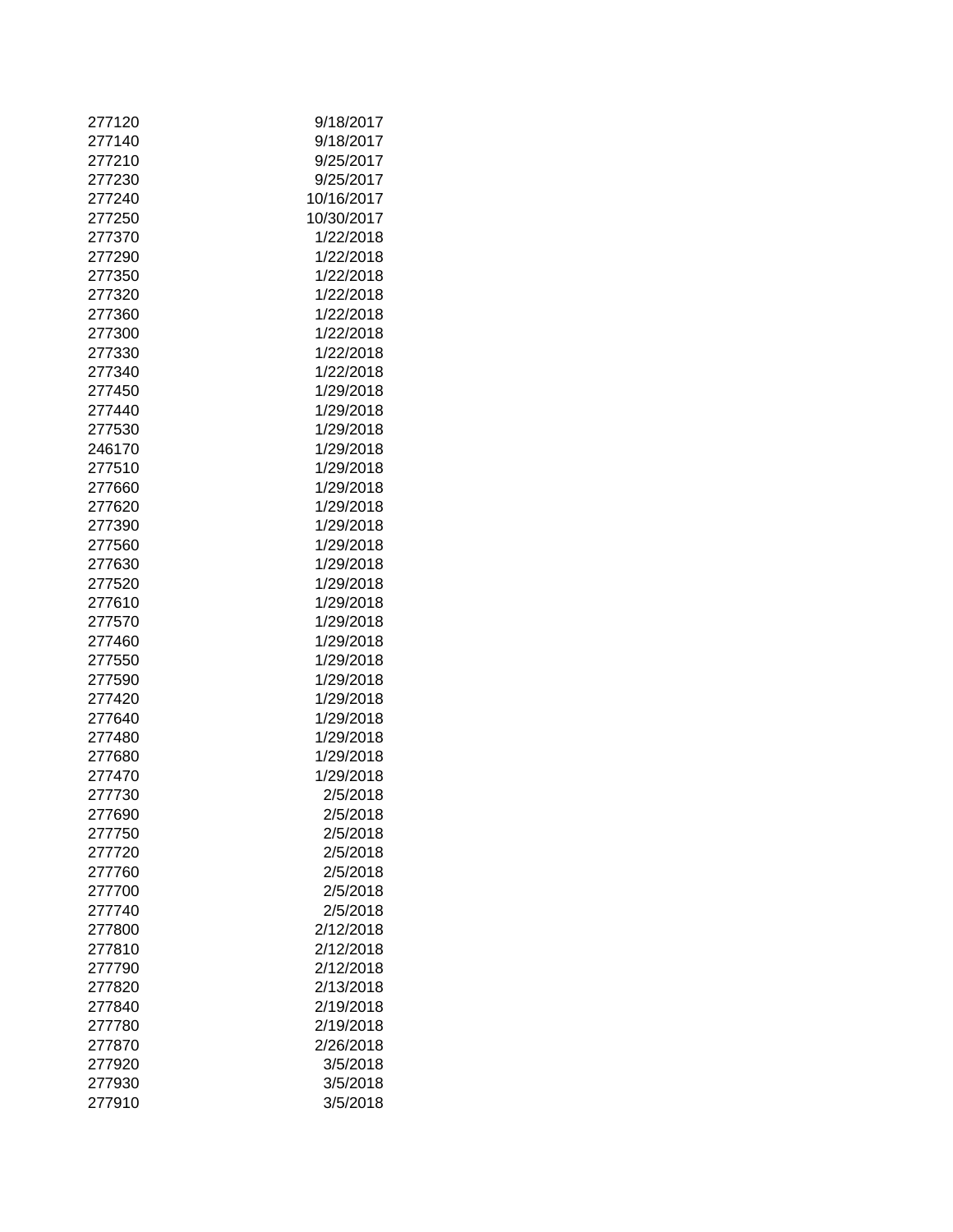| 277900 | 3/5/2018  |
|--------|-----------|
| 278090 | 3/12/2018 |
| 278000 | 3/12/2018 |
| 278080 | 3/12/2018 |
| 278070 | 3/12/2018 |
| 277980 | 3/12/2018 |
| 278040 | 3/12/2018 |
| 278060 | 3/12/2018 |
| 278030 | 3/12/2018 |
| 278050 | 3/12/2018 |
| 277990 | 3/12/2018 |
| 278100 | 3/19/2018 |
| 278140 | 3/19/2018 |
| 278110 | 3/19/2018 |
|        |           |
| 278120 | 3/19/2018 |
| 278210 | 3/26/2018 |
| 278200 | 3/26/2018 |
| 278180 | 3/26/2018 |
| 278170 | 3/26/2018 |
| 278160 | 3/26/2018 |
| 278190 | 3/26/2018 |
| 278220 | 3/26/2018 |
| 278230 | 3/26/2018 |
| 278240 | 4/2/2018  |
| 278250 | 4/2/2018  |
| 278270 | 4/2/2018  |
| 278260 | 4/2/2018  |
| 278280 | 4/2/2018  |
| 278330 | 4/9/2018  |
| 278340 | 4/9/2018  |
| 278320 | 4/9/2018  |
| 278290 | 4/9/2018  |
| 278380 | 4/9/2018  |
| 278390 | 4/9/2018  |
| 278370 | 4/9/2018  |
| 278420 | 4/16/2018 |
| 278400 | 4/16/2018 |
| 278410 | 4/16/2018 |
| 278440 | 4/30/2018 |
| 278550 | 4/30/2018 |
| 278450 | 4/30/2018 |
| 278430 | 4/30/2018 |
| 278490 | 4/30/2018 |
| 278480 | 4/30/2018 |
| 278500 | 4/30/2018 |
| 278540 | 4/30/2018 |
| 278470 | 4/30/2018 |
| 278580 | 4/30/2018 |
| 278570 | 4/30/2018 |
| 276640 | 5/4/2018  |
| 278660 | 5/7/2018  |
|        | 5/7/2018  |
| 278590 |           |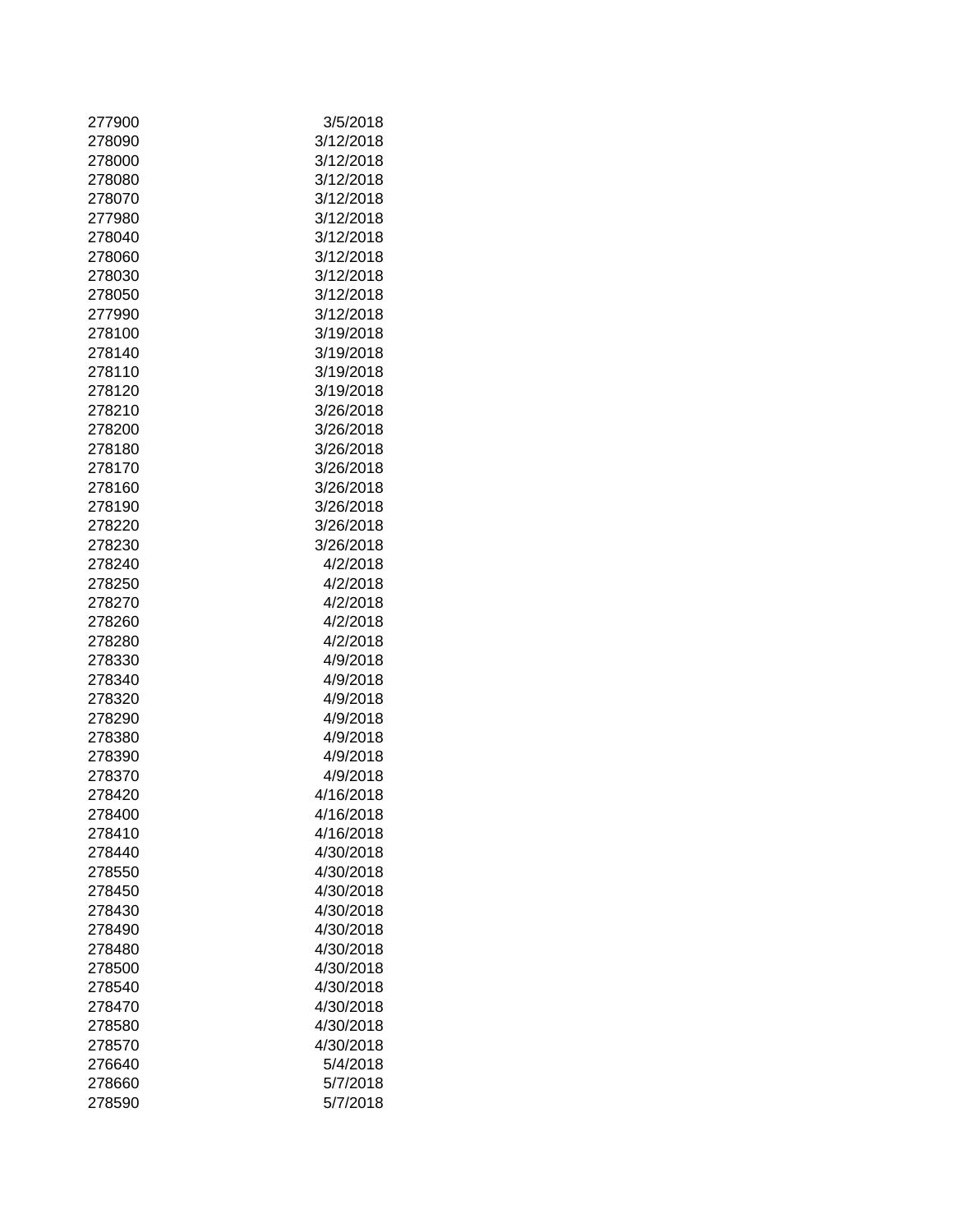| 278600 | 5/7/2018  |
|--------|-----------|
| 278610 | 5/7/2018  |
| 278640 | 5/7/2018  |
| 278710 | 5/14/2018 |
| 278760 | 5/14/2018 |
| 278690 | 5/14/2018 |
| 245400 | 5/14/2018 |
| 278750 | 5/14/2018 |
| 278630 | 5/14/2018 |
| 278730 | 5/14/2018 |
| 278680 | 5/14/2018 |
|        |           |
| 278940 | 6/4/2018  |
| 278870 | 6/4/2018  |
| 278900 | 6/4/2018  |
| 279010 | 6/4/2018  |
| 278820 | 6/4/2018  |
| 279000 | 6/4/2018  |
| 278980 | 6/4/2018  |
| 278800 | 6/4/2018  |
| 278850 | 6/4/2018  |
| 278860 | 6/4/2018  |
| 279020 | 6/4/2018  |
| 279030 | 6/4/2018  |
| 278840 | 6/4/2018  |
|        | 6/4/2018  |
| 279060 | 6/4/2018  |
| 279050 | 6/4/2018  |
|        | 6/11/2018 |
| 279080 |           |
| 279090 | 6/11/2018 |
| 279480 | 7/16/2018 |
| 279520 | 7/16/2018 |
| 279410 | 7/16/2018 |
| 279460 | 7/16/2018 |
| 279430 | 7/16/2018 |
| 279500 | 7/16/2018 |
| 279420 | 7/16/2018 |
| 279470 | 7/16/2018 |
| 279510 | 7/16/2018 |
| 279540 | 7/16/2018 |
| 279390 | 7/16/2018 |
| 254670 | 7/16/2018 |
| 279660 | 7/23/2018 |
| 279650 | 7/23/2018 |
| 279570 | 7/23/2018 |
| 279720 | 7/23/2018 |
| 279630 | 7/23/2018 |
| 279560 | 7/23/2018 |
| 279710 | 7/23/2018 |
|        |           |
| 279690 | 7/23/2018 |
| 279700 | 7/23/2018 |
| 279610 | 7/23/2018 |
| 279620 | 7/23/2018 |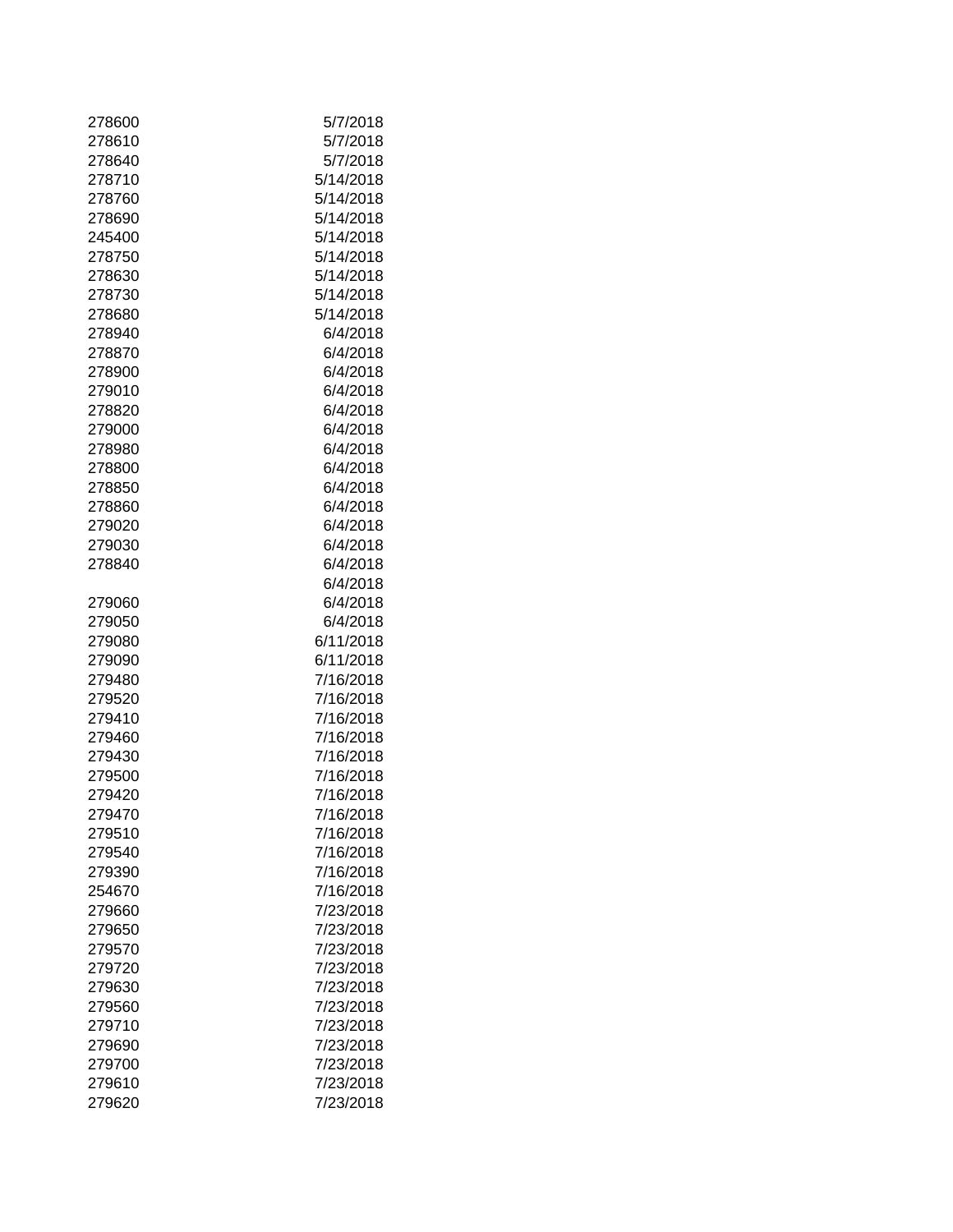| 279770 | 7/30/2018 |
|--------|-----------|
| 279760 | 7/30/2018 |
| 280030 | 7/30/2018 |
| 279790 | 7/30/2018 |
| 279980 | 7/30/2018 |
| 279890 | 7/30/2018 |
| 279880 | 7/30/2018 |
| 279960 | 7/30/2018 |
|        |           |
| 279830 | 7/30/2018 |
| 279940 | 7/30/2018 |
| 279800 | 7/30/2018 |
| 279930 | 7/30/2018 |
| 280000 | 7/30/2018 |
| 279850 | 7/30/2018 |
| 279750 | 7/30/2018 |
| 279910 | 7/30/2018 |
| 279990 | 7/30/2018 |
| 390860 | 8/6/2018  |
| 280170 | 8/6/2018  |
| 280060 | 8/6/2018  |
| 280390 | 8/6/2018  |
| 280120 | 8/6/2018  |
| 280280 | 8/6/2018  |
| 280310 | 8/6/2018  |
| 280200 | 8/6/2018  |
| 280360 | 8/6/2018  |
| 280270 | 8/6/2018  |
| 280080 | 8/6/2018  |
| 280190 | 8/6/2018  |
| 280180 | 8/6/2018  |
| 280260 | 8/6/2018  |
| 280330 | 8/6/2018  |
| 280160 | 8/6/2018  |
| 280050 | 8/6/2018  |
| 280340 | 8/6/2018  |
|        |           |
| 280110 | 8/6/2018  |
| 280070 | 8/6/2018  |
| 280300 | 8/6/2018  |
| 243840 | 8/6/2018  |
| 280040 | 8/6/2018  |
| 280130 | 8/6/2018  |
| 280140 | 8/6/2018  |
| 280370 | 8/6/2018  |
| 253220 | 8/6/2018  |
| 280700 | 8/13/2018 |
| 280540 | 8/13/2018 |
| 280680 | 8/13/2018 |
| 280480 | 8/13/2018 |
| 280710 | 8/13/2018 |
| 280750 | 8/13/2018 |
| 280470 | 8/13/2018 |
| 280450 | 8/13/2018 |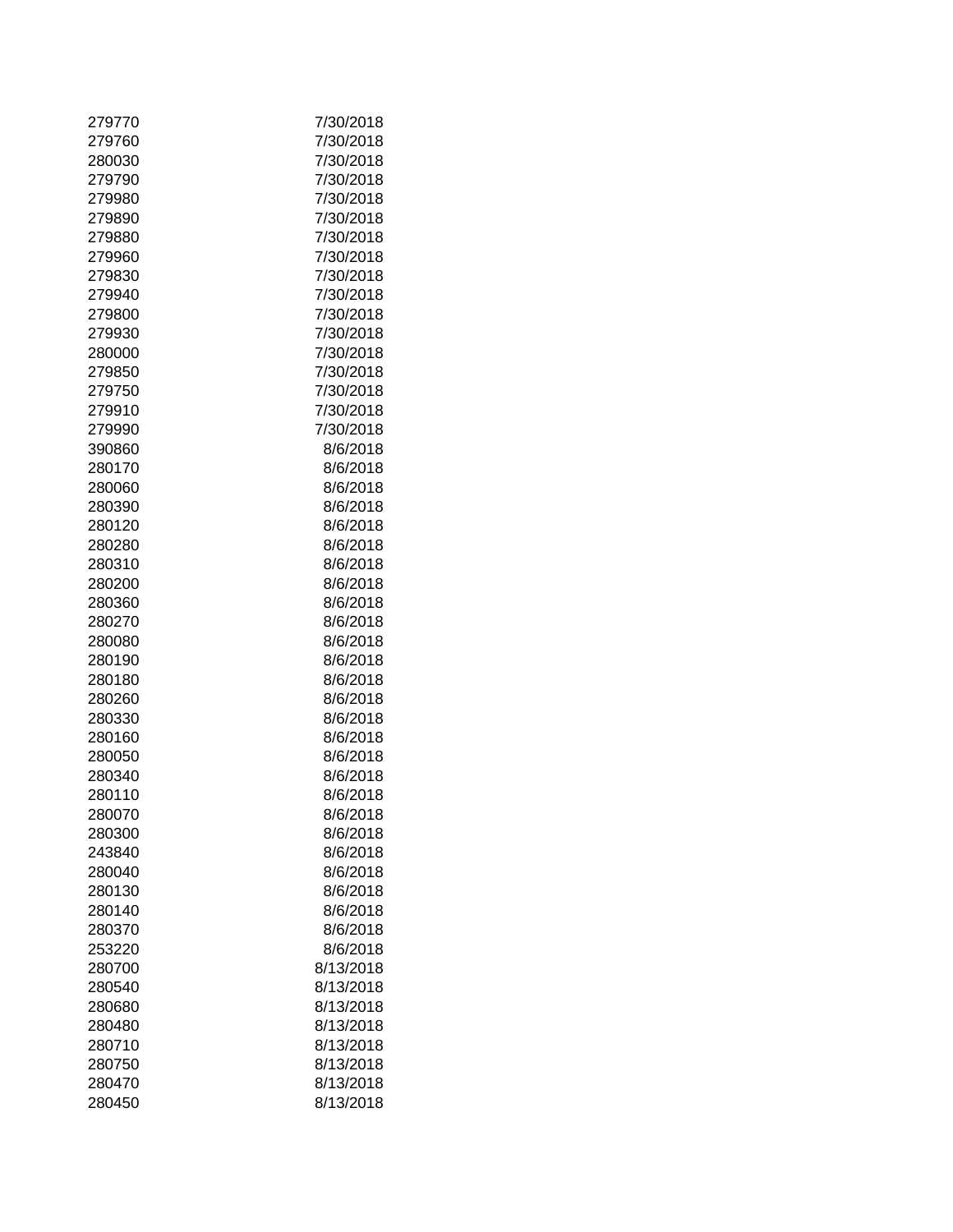| 280730  | 8/13/2018 |
|---------|-----------|
| 280620  | 8/13/2018 |
| 280660  | 8/13/2018 |
| 280430  | 8/13/2018 |
| 280760  | 8/13/2018 |
| 280490  | 8/13/2018 |
| 280580  | 8/13/2018 |
|         |           |
| 280720  | 8/13/2018 |
| 280740  | 8/13/2018 |
| 280610  | 8/13/2018 |
| 280640  | 8/13/2018 |
| 280410  | 8/13/2018 |
| 280600  | 8/13/2018 |
| 280500  | 8/13/2018 |
| 280550  | 8/13/2018 |
| 280630  | 8/13/2018 |
| 280590  | 8/13/2018 |
| 280530  | 8/13/2018 |
| 280420  | 8/20/2018 |
| 280810  | 8/20/2018 |
| 280890  | 8/20/2018 |
| 280820  | 8/20/2018 |
| 280830  | 8/20/2018 |
| 280790  | 8/20/2018 |
| 0204319 | 8/20/2018 |
| 280950  | 8/20/2018 |
| 280960  | 8/20/2018 |
| 280840  | 8/20/2018 |
| 280870  | 8/20/2018 |
| 280930  | 8/20/2018 |
| 280780  | 8/20/2018 |
| 281040  | 8/27/2018 |
| 279840  | 8/27/2018 |
| 281070  | 8/27/2018 |
| 280990  | 8/27/2018 |
| 281000  | 8/27/2018 |
| 281060  | 8/27/2018 |
| 281090  | 8/27/2018 |
| 281020  | 8/27/2018 |
| 281120  | 8/27/2018 |
| 281050  | 8/27/2018 |
| 281080  | 8/27/2018 |
| 281110  | 8/27/2018 |
| 280980  | 8/27/2018 |
| 281130  | 9/4/2018  |
| 281190  | 9/4/2018  |
| 281150  | 9/4/2018  |
| 281160  | 9/4/2018  |
| 281170  | 9/4/2018  |
| 281270  | 9/10/2018 |
| 281260  | 9/10/2018 |
| 281230  | 9/10/2018 |
|         |           |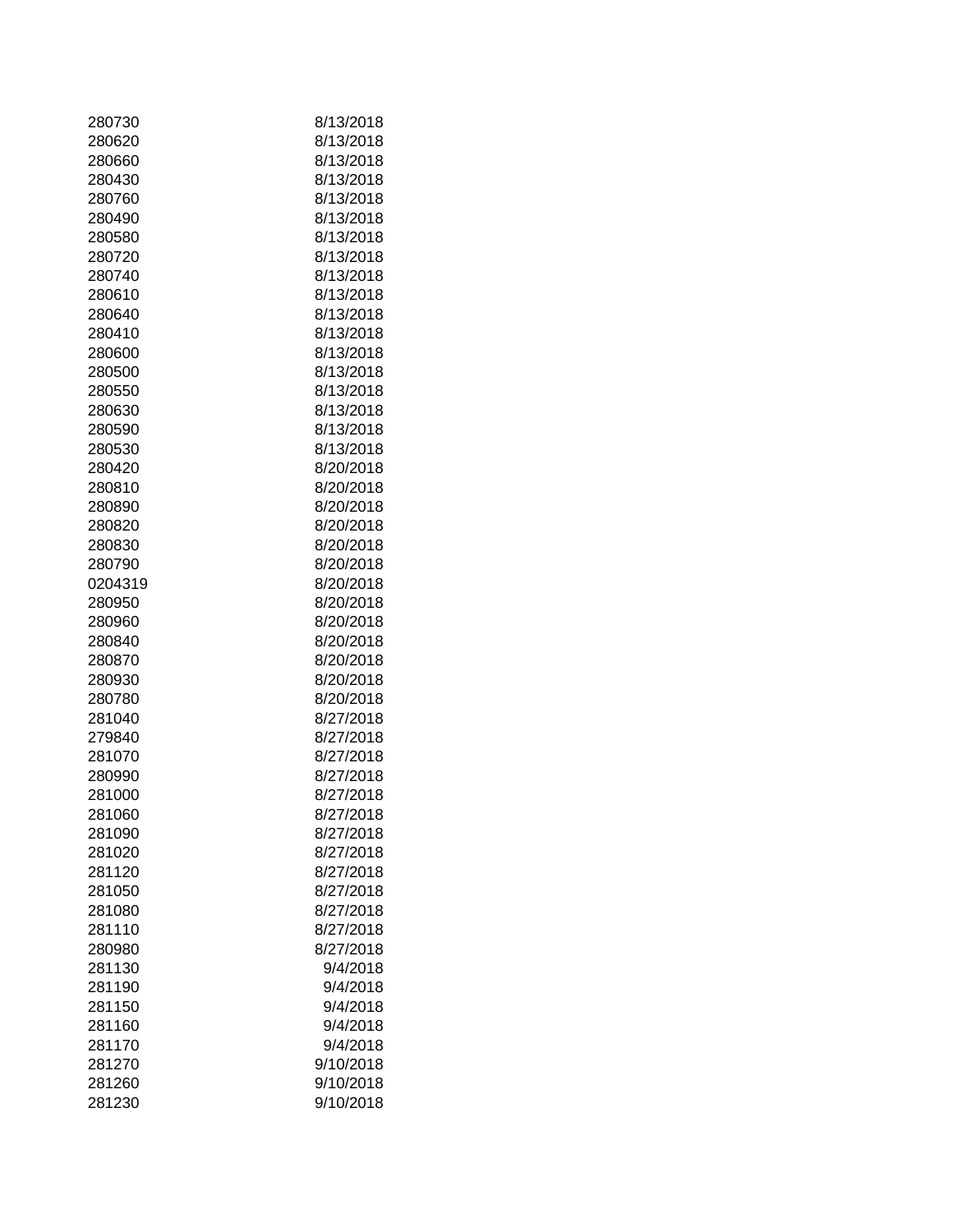| 281220 | 9/10/2018 |
|--------|-----------|
| 281240 | 9/10/2018 |
| 281210 | 9/10/2018 |
| 281390 | 9/17/2018 |
| 281430 | 9/17/2018 |
| 281410 | 9/17/2018 |
| 281450 | 9/17/2018 |
| 281440 | 9/17/2018 |
| 281310 | 9/17/2018 |
| 281490 | 9/17/2018 |
| 281350 | 9/17/2018 |
| 24682  | 9/17/2018 |
| 281400 | 9/17/2018 |
| 281360 | 9/17/2018 |
| 281460 | 9/17/2018 |
| 281330 | 9/17/2018 |
| 281340 | 9/17/2018 |
|        |           |
| 264600 | 9/17/2018 |
| 281640 | 9/24/2018 |
| 281600 | 9/24/2018 |
| 281750 | 9/24/2018 |
| 281650 | 9/24/2018 |
| 281760 | 9/24/2018 |
| 281770 | 9/24/2018 |
| 281780 | 9/24/2018 |
| 281590 | 9/24/2018 |
| 281580 | 9/24/2018 |
| 281720 | 9/24/2018 |
| 281610 | 9/24/2018 |
| 281660 | 9/24/2018 |
| 281740 | 9/24/2018 |
| 281710 | 9/24/2018 |
| 281540 | 9/24/2018 |
| 281690 | 9/24/2018 |
| 281910 | 10/1/2018 |
| 281990 | 10/1/2018 |
| 282020 | 10/1/2018 |
| 281950 | 10/1/2018 |
| 282050 | 10/1/2018 |
| 282010 | 10/1/2018 |
| 282040 | 10/1/2018 |
| 281830 | 10/1/2018 |
| 281900 | 10/1/2018 |
| 281970 | 10/1/2018 |
| 282060 | 10/1/2018 |
| 281940 | 10/1/2018 |
|        |           |
| 282070 | 10/1/2018 |
| 281960 | 10/1/2018 |
| 281930 | 10/1/2018 |
| 281820 | 10/1/2018 |
| 281980 | 10/1/2018 |
| 282100 | 10/8/2018 |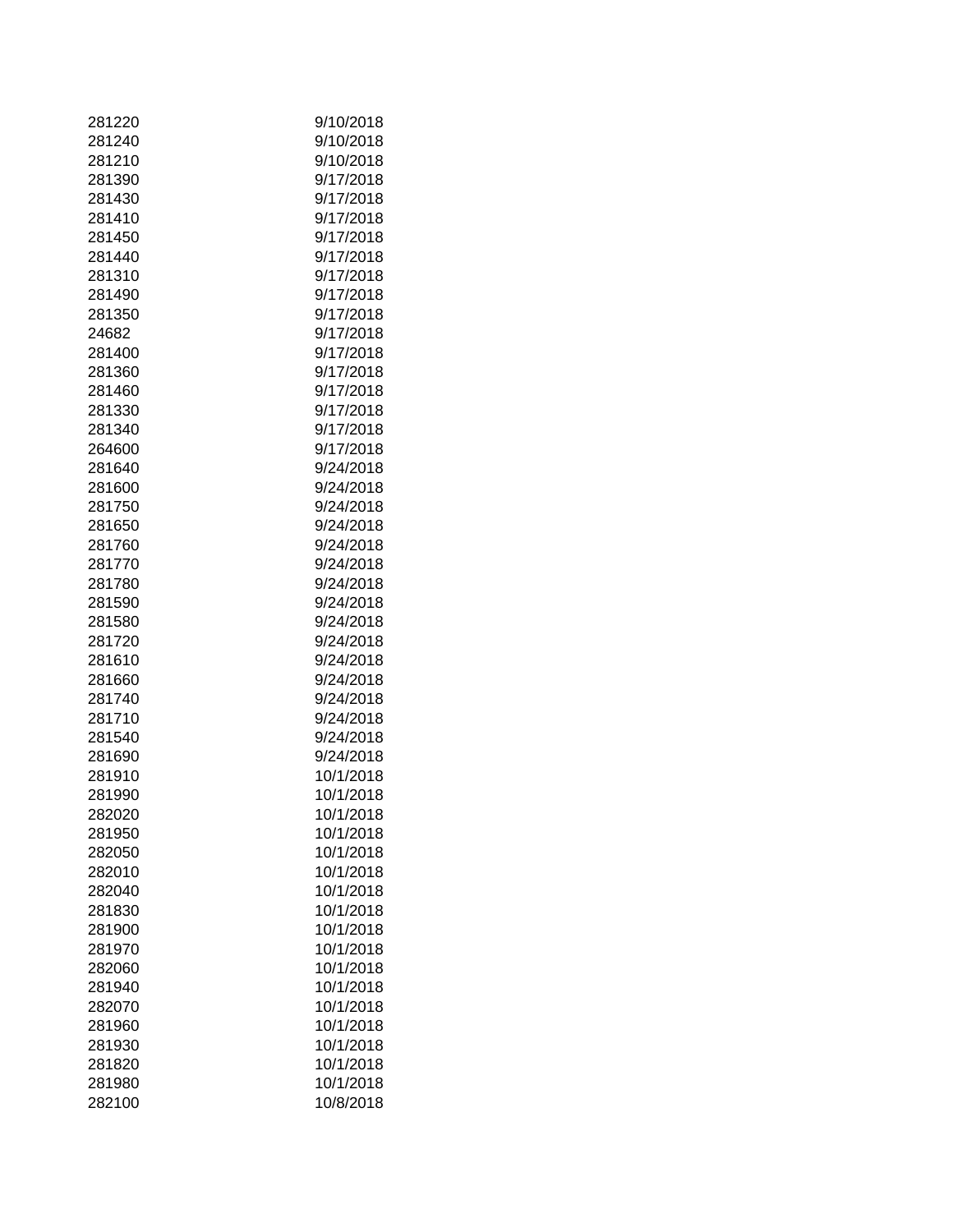| 282330           | 10/8/2018                |
|------------------|--------------------------|
| 246690           | 10/8/2018                |
| 282210           | 10/8/2018                |
| 282280           | 10/8/2018                |
| 282090           | 10/8/2018                |
| 282160           | 10/8/2018                |
| 282350           | 10/8/2018                |
|                  |                          |
| 282200           | 10/8/2018                |
| 282110           | 10/8/2018                |
| 279730           | 10/8/2018                |
| 282300           | 10/8/2018                |
| 282120           | 10/8/2018                |
| 282270           | 10/8/2018                |
| 282340           | 10/8/2018                |
| 282260           | 10/8/2018                |
| 282180           | 10/8/2018                |
| 282170           | 10/8/2018                |
| 282190           | 10/8/2018                |
| 282250           | 10/8/2018                |
| 282130           | 10/8/2018                |
| 282220           | 10/8/2018                |
| 282240           | 10/8/2018                |
| 282150           | 10/8/2018                |
| 245550           | 10/15/2018               |
| 282610           | 10/15/2018               |
| 282630           | 10/15/2018               |
| 282510           | 10/15/2018               |
| 282410           | 10/15/2018               |
| 282580           | 10/15/2018               |
| 282420           | 10/15/2018               |
| 282460           | 10/15/2018               |
| 282870           | 10/22/2018               |
| 282720           | 10/22/2018               |
| 282690           | 10/22/2018               |
| 282830           | 10/22/2018               |
| 282760           | 10/22/2018               |
| 282790           | 10/22/2018               |
| 282840           | 10/22/2018               |
| 282680           | 10/22/2018               |
| 283190           | 10/29/2018               |
| 282970           | 10/29/2018               |
| 283010           | 10/29/2018               |
| 283070           | 10/29/2018               |
|                  | 10/29/2018               |
| 283040           |                          |
| 283170<br>283100 | 10/29/2018<br>10/29/2018 |
|                  |                          |
| 283150           | 10/29/2018               |
| 283140           | 10/29/2018               |
| 283110           | 10/29/2018               |
| 283180           | 10/29/2018               |
| 283020           | 10/29/2018               |
| 283390           | 11/5/2018                |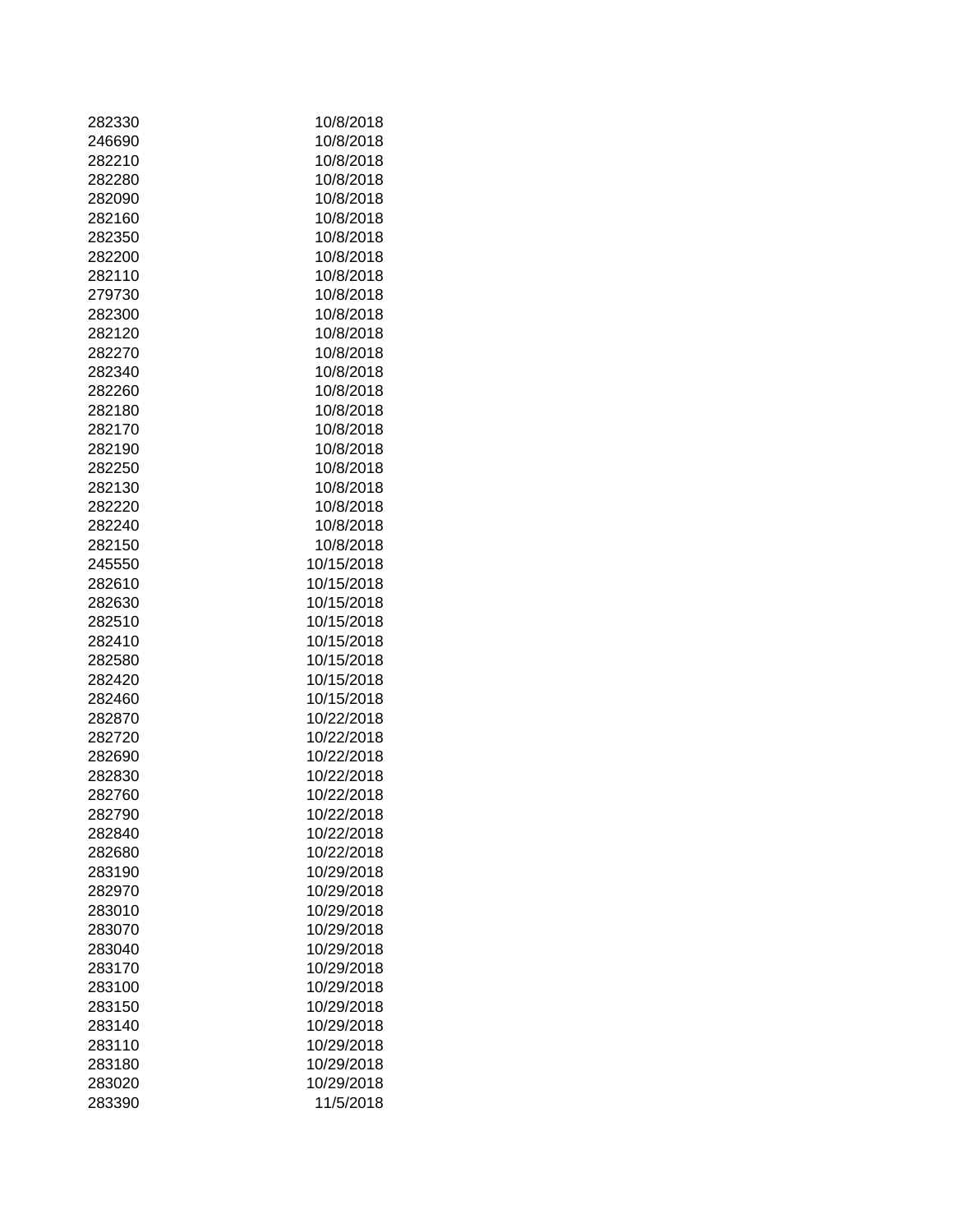| 283370 | 11/5/2018  |
|--------|------------|
| 283270 | 11/5/2018  |
|        |            |
| 283220 | 11/5/2018  |
| 283360 | 11/5/2018  |
| 283380 | 11/5/2018  |
| 283430 | 11/5/2018  |
| 283290 | 11/5/2018  |
| 28346  | 11/19/2018 |
| 28351  | 2/11/2019  |
| 283610 | 3/11/2019  |
| 283560 | 3/11/2019  |
| 283580 | 3/11/2019  |
|        |            |
| 283540 | 3/11/2019  |
| 283640 | 3/25/2019  |
| 283650 | 3/25/2019  |
| 283720 | 4/1/2019   |
| 283730 | 4/1/2019   |
| 283710 | 4/1/2019   |
| 283770 | 4/8/2019   |
| 283800 | 4/15/2019  |
| 283810 | 4/15/2019  |
| 283870 | 5/6/2019   |
| 283850 | 5/6/2019   |
| 283880 | 5/6/2019   |
| 283500 | 8/12/2019  |
|        |            |
|        | 9/9/2019   |
| 284110 | 10/14/2019 |
| 284120 | 2/24/2020  |
|        | 4/27/2020  |
| 274490 | 8/17/2020  |
| 284150 | 10/5/2020  |
| 284140 | 10/12/2020 |
| 28416  | 11/9/2020  |
| 28417  | 11/30/2020 |
| 284180 | 12/14/2020 |
| 284190 | 3/1/2021   |
| 284210 | 4/26/2021  |
| 284530 | 6/14/2021  |
| 284310 | 6/14/2021  |
| 284350 | 6/14/2021  |
| 283940 | 6/14/2021  |
|        |            |
| 284330 | 6/14/2021  |
| 284450 | 6/14/2021  |
| 284360 | 6/14/2021  |
| 284270 | 6/14/2021  |
| 284480 | 6/14/2021  |
| 284400 | 6/14/2021  |
| 284010 | 6/14/2021  |
| 284340 | 6/14/2021  |
| 284410 | 6/14/2021  |
| 284540 | 6/14/2021  |
| 284390 | 6/14/2021  |
|        |            |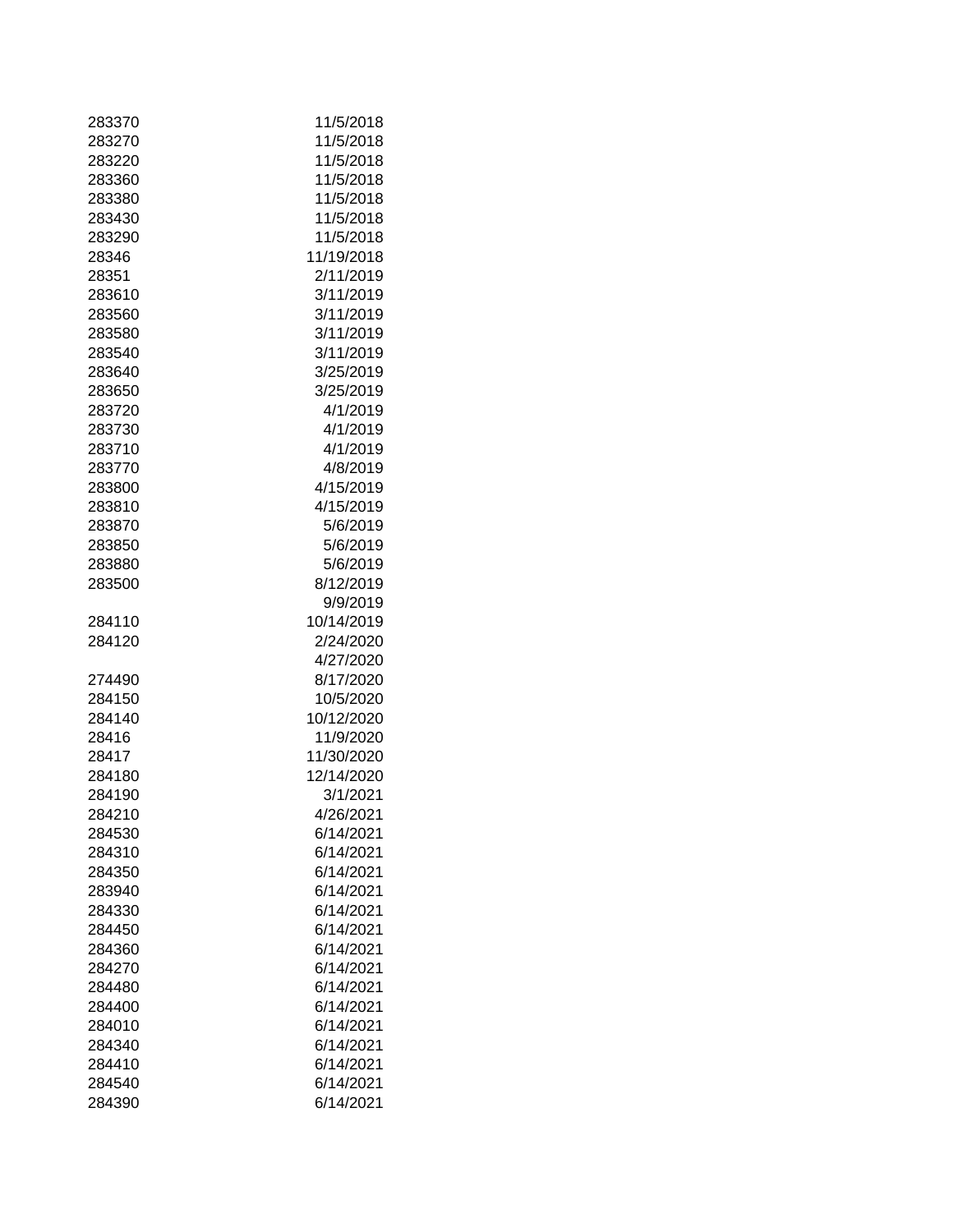| 284520 | 6/14/2021 |
|--------|-----------|
| 284370 | 6/14/2021 |
| 284550 | 6/14/2021 |
| 284280 | 6/14/2021 |
| 284430 | 6/14/2021 |
| 284490 | 6/14/2021 |
| 284680 | 6/21/2021 |
| 284630 | 6/28/2021 |
| 284570 | 6/28/2021 |
| 284590 |           |
|        | 6/28/2021 |
| 284610 | 6/28/2021 |
| 284580 | 6/28/2021 |
| 284620 | 6/28/2021 |
| 284600 | 6/28/2021 |
| 284560 | 6/28/2021 |
| 284660 | 6/28/2021 |
| 284950 | 7/19/2021 |
| 284920 | 7/19/2021 |
| 284900 | 7/19/2021 |
| 285070 | 7/19/2021 |
| 284740 | 7/19/2021 |
| 284700 | 7/19/2021 |
| 284820 | 7/19/2021 |
| 285030 | 7/19/2021 |
| 284860 | 7/19/2021 |
| 284830 | 7/19/2021 |
| 285150 | 7/19/2021 |
| 284870 | 7/19/2021 |
| 285100 | 7/19/2021 |
| 285360 | 7/19/2021 |
| 284720 | 7/19/2021 |
| 284960 | 7/19/2021 |
| 285090 | 7/19/2021 |
| 284910 | 7/19/2021 |
| 285350 | 7/19/2021 |
| 285160 | 7/19/2021 |
| 285250 | 7/19/2021 |
| 285300 | 7/19/2021 |
| 284790 | 7/19/2021 |
| 284710 | 7/19/2021 |
| 285200 | 7/19/2021 |
| 284850 | 7/19/2021 |
| 284970 | 7/19/2021 |
| 285130 | 7/19/2021 |
| 285230 | 7/19/2021 |
| 285240 | 7/19/2021 |
| 284750 | 7/19/2021 |
| 285000 | 7/19/2021 |
| 286810 | 7/19/2021 |
| 284980 | 7/19/2021 |
|        |           |
| 286820 | 7/19/2021 |
| 284990 | 7/19/2021 |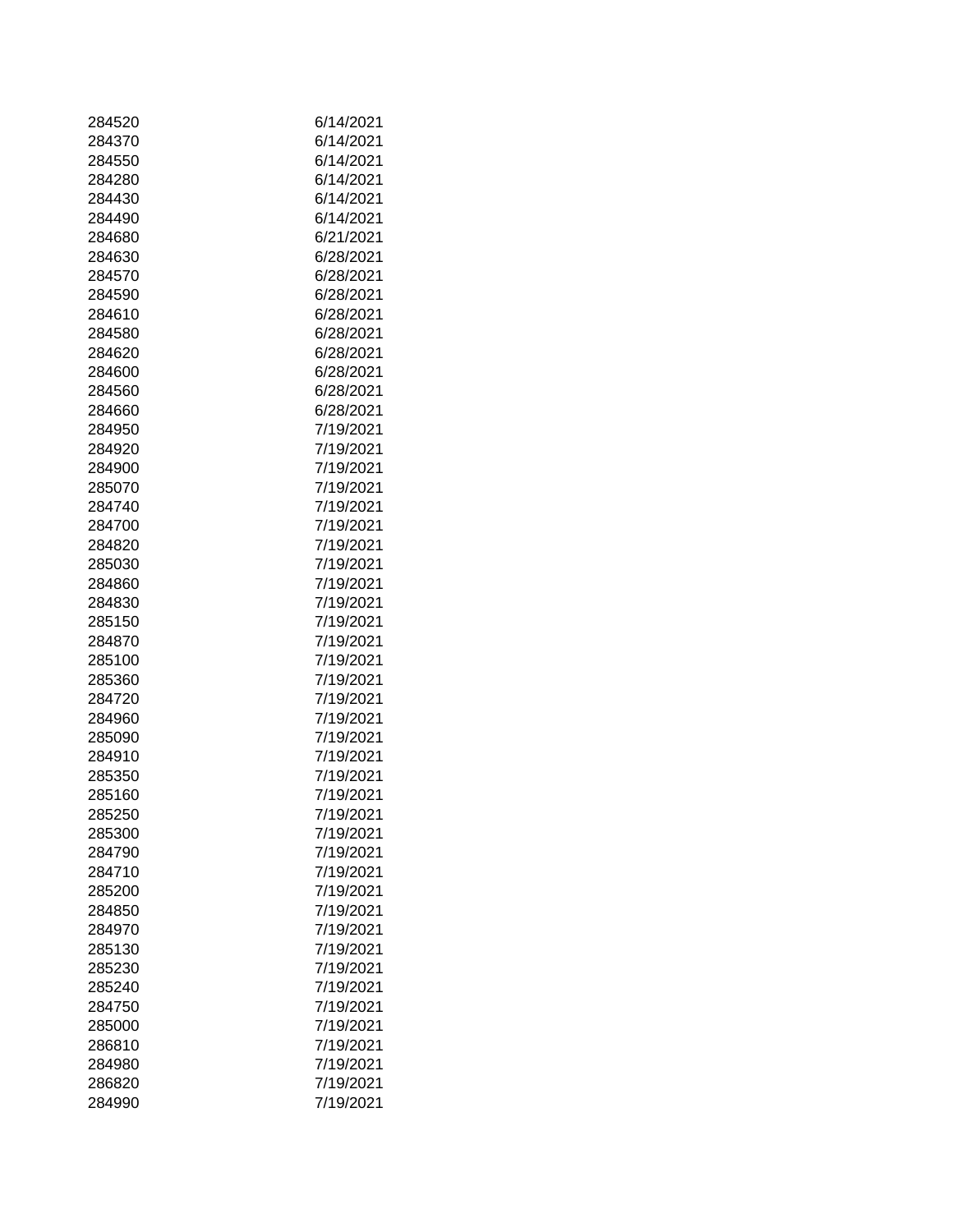| 284890 | 7/19/2021 |
|--------|-----------|
|        | 7/19/2021 |
| 284840 |           |
| 284730 | 7/19/2021 |
| 285190 | 7/19/2021 |
| 285210 | 7/19/2021 |
| 285040 | 7/19/2021 |
| 285140 | 7/19/2021 |
| 285340 | 7/19/2021 |
| 285450 | 7/21/2021 |
| 285780 | 7/21/2021 |
| 285650 | 7/21/2021 |
| 285970 | 7/21/2021 |
| 285520 | 7/21/2021 |
| 286080 | 7/21/2021 |
| 286000 | 7/21/2021 |
| 285950 | 7/21/2021 |
| 286010 | 7/21/2021 |
| 285860 | 7/21/2021 |
| 285580 | 7/21/2021 |
| 285930 | 7/21/2021 |
| 285980 | 7/21/2021 |
| 285810 | 7/21/2021 |
| 285430 | 7/21/2021 |
| 286070 | 7/21/2021 |
| 285730 | 7/21/2021 |
| 285940 | 7/21/2021 |
|        | 7/21/2021 |
| 286060 |           |
| 286030 | 7/21/2021 |
| 285570 | 7/21/2021 |
| 285480 | 7/21/2021 |
| 285960 | 7/21/2021 |
| 285390 | 7/21/2021 |
| 285800 | 7/21/2021 |
| 285750 | 7/21/2021 |
| 285920 | 7/21/2021 |
| 285760 | 7/21/2021 |
| 285400 | 7/21/2021 |
| 285410 | 7/21/2021 |
| 285440 | 7/21/2021 |
| 285840 | 7/21/2021 |
| 285770 | 7/21/2021 |
| 285820 | 7/21/2021 |
| 285620 | 7/21/2021 |
| 285640 | 7/21/2021 |
| 285710 | 7/21/2021 |
| 285890 | 7/21/2021 |
| 285660 | 7/21/2021 |
| 285720 | 7/21/2021 |
| 285850 | 7/21/2021 |
| 285490 | 7/21/2021 |
| 286190 | 7/23/2021 |
| 286490 | 7/23/2021 |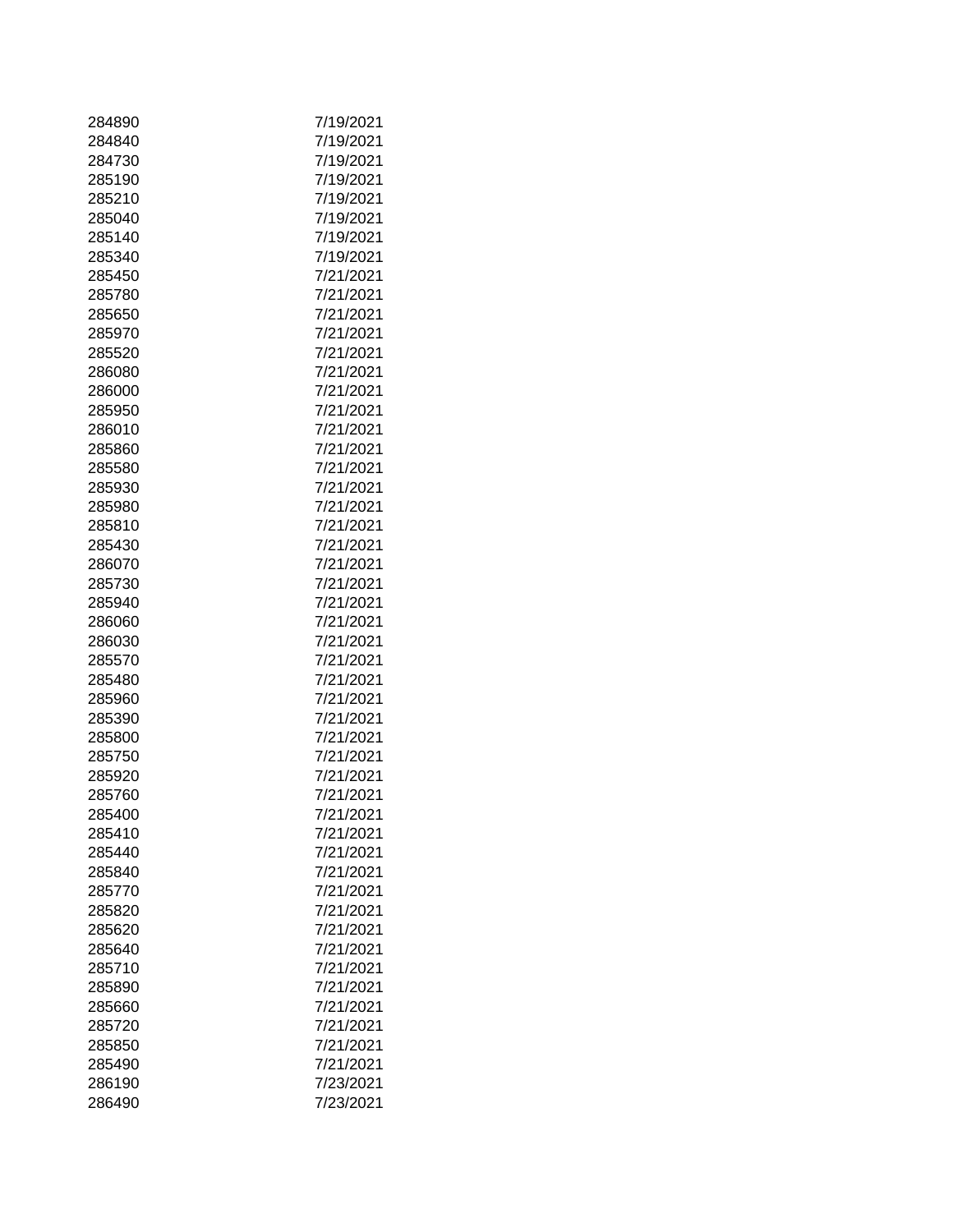| 286160 | 7/23/2021 |
|--------|-----------|
| 286140 | 7/23/2021 |
| 286480 | 7/23/2021 |
| 286470 | 7/23/2021 |
| 286690 | 7/23/2021 |
| 286370 | 7/23/2021 |
| 286240 | 7/23/2021 |
|        |           |
| 286290 | 7/23/2021 |
| 286670 | 7/23/2021 |
| 286350 | 7/23/2021 |
| 286550 | 7/23/2021 |
| 286310 | 7/23/2021 |
| 286380 | 7/23/2021 |
| 286600 | 7/23/2021 |
| 286420 | 7/23/2021 |
| 286320 | 7/23/2021 |
| 286560 | 7/23/2021 |
| 286390 | 7/23/2021 |
| 286440 | 7/23/2021 |
| 286630 | 7/23/2021 |
| 286300 | 7/23/2021 |
| 286660 | 7/23/2021 |
| 286750 | 7/23/2021 |
| 286620 | 7/23/2021 |
| 286760 | 7/23/2021 |
| 286540 | 7/23/2021 |
| 286430 | 7/23/2021 |
|        |           |
| 286770 | 7/23/2021 |
| 286250 | 7/23/2021 |
| 286340 | 7/23/2021 |
| 286450 | 7/23/2021 |
| 286460 | 7/23/2021 |
| 286150 | 7/23/2021 |
| 286680 | 7/23/2021 |
| 286730 | 7/23/2021 |
| 286790 | 7/23/2021 |
| 286800 | 7/23/2021 |
| 286110 | 7/23/2021 |
| 286330 | 7/23/2021 |
| 286590 | 7/23/2021 |
| 286720 | 7/23/2021 |
| 286650 | 7/23/2021 |
| 286860 | 7/27/2021 |
| 286910 | 7/27/2021 |
| 286980 | 7/27/2021 |
| 286950 | 7/27/2021 |
| 286930 | 7/27/2021 |
| 286960 | 7/27/2021 |
| 286840 | 7/27/2021 |
| 287000 | 7/27/2021 |
|        |           |
| 286940 | 7/27/2021 |
| 286830 | 7/27/2021 |